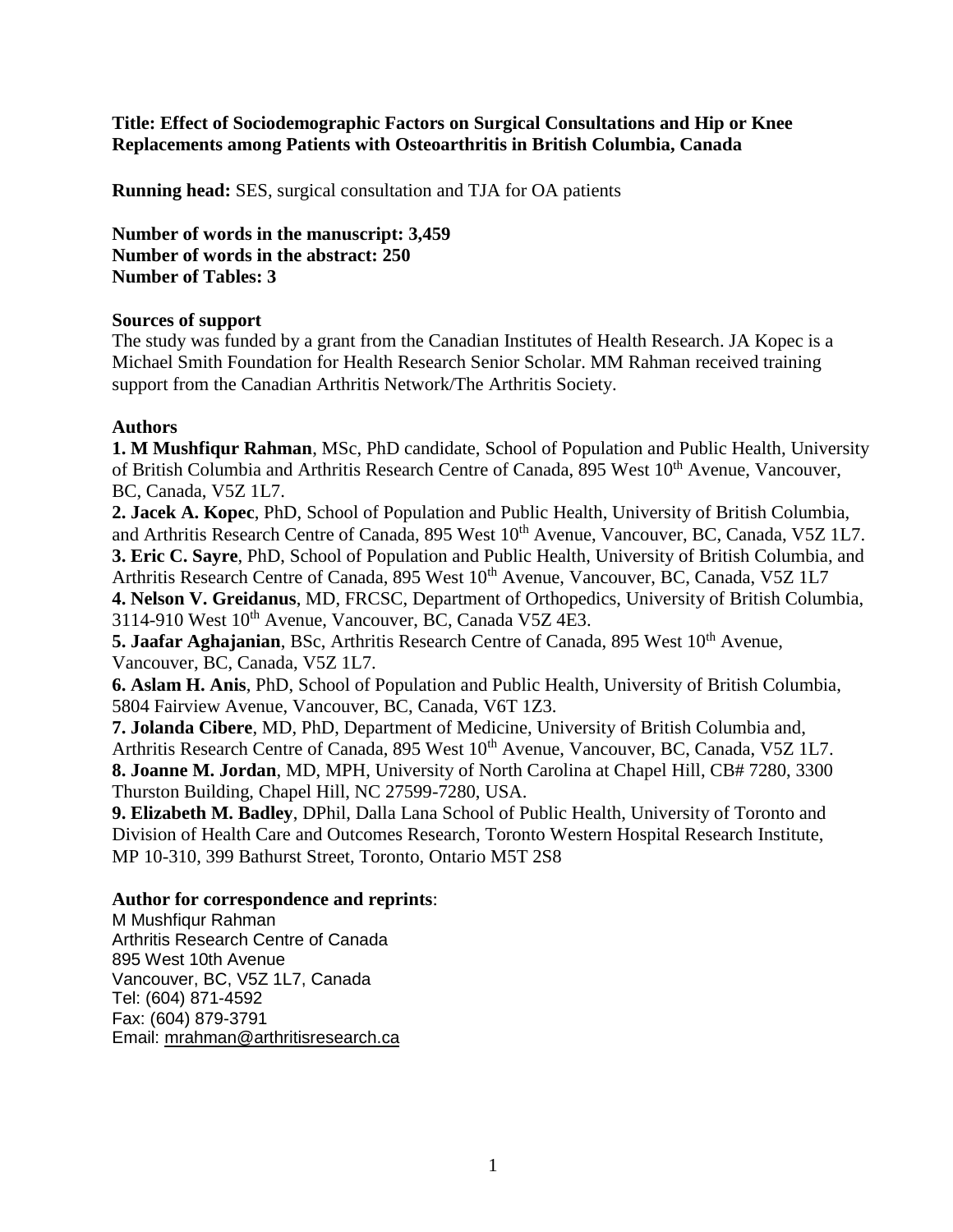# **Abstract Objectives**

To quantify the effect of demographic variables and socioeconomic status (SES) on surgical consultation and total joint arthroplasty (TJA) rates among osteoarthritis (OA) patients, using population-based administrative data.

## **Research Design**

A cohort study was conducted in British Columbia using population data from 1991 to 2004. From April 1996 to March 1998, we have documented 34,420 new OA patients and these patients were followed to March 2004 for their first surgical consultation and TJA. Effects of age, sex, and SES were evaluated by Cox proportional hazards models after adjusting for co-morbidities and pain medication used.

## **Results**

During a mean 5.5 year follow up period, 7,475 OA patients had their first surgical consultations and 2,814 patients received TJA within a 6 years mean follow up period. Crude hazards ratio (HR) for men compared to women was 1.25 (95% CI, 1.20-1.31) for surgical consultation and was 1.14 (95% CI, 1.06-1.23) for TJA. The interaction between sex and SES was significant. Stratified analysis showed among men, HR of 1.42 (95% CI, 1.27-1.58) and 1.52 (95% CI, 1.26-1.83) for surgical consultations and TJA respectively for the highest SES compared with the lowest SES quintiles. Similar significant results were observed among women.

#### **Conclusions**

Differential access to the health care system exists among patients with OA. Women with OA were less likely than men to see an orthopedic surgeon as well as to obtain a TJA. Patients with higher SES consulted orthopedic surgeons more frequently and received more TJA than those with the lowest SES.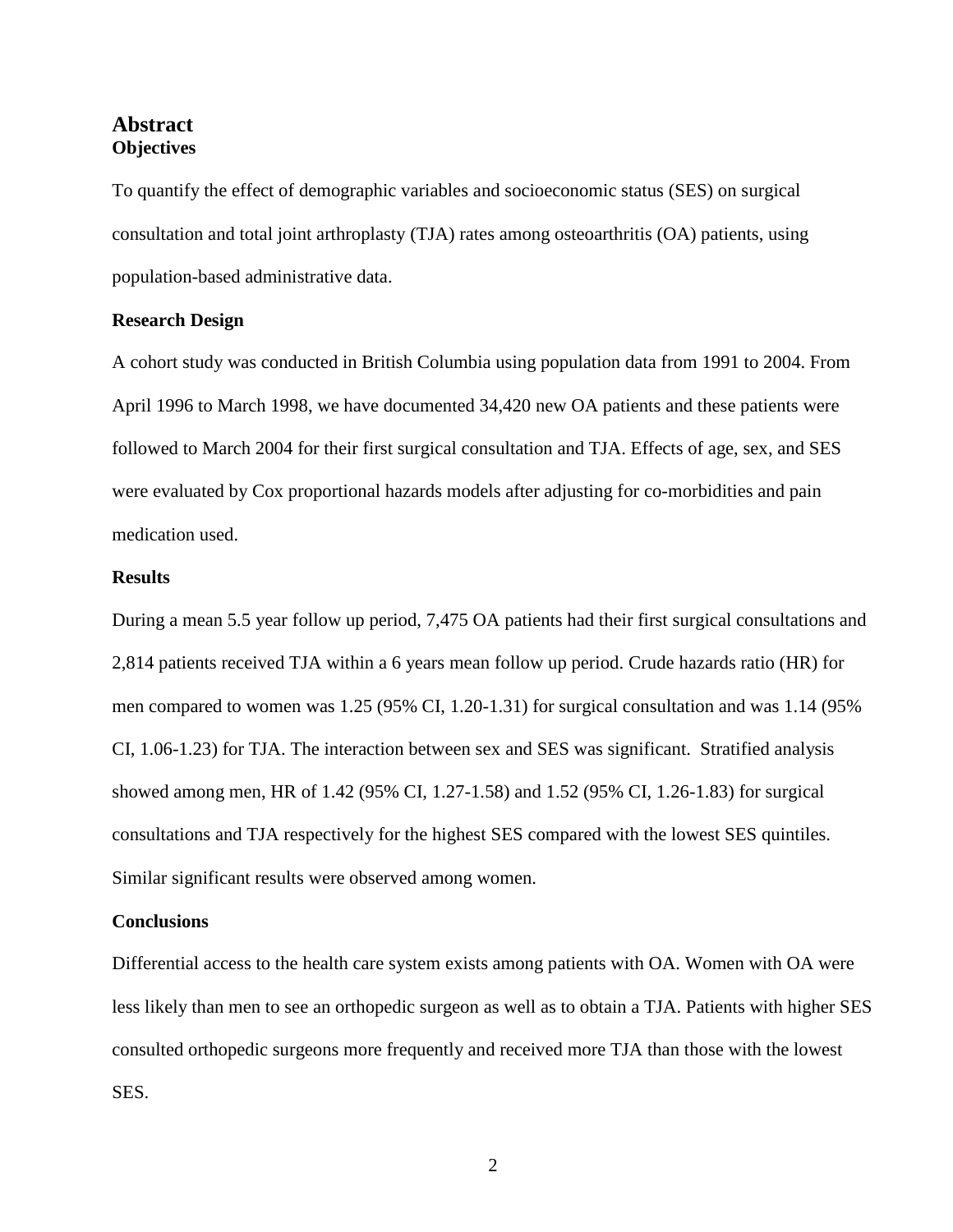**Keywords**: osteoarthritis, knee replacement arthrotplasty, hip replacement arthroplasty, total joint arthroplasty, socioeconomic factors**.**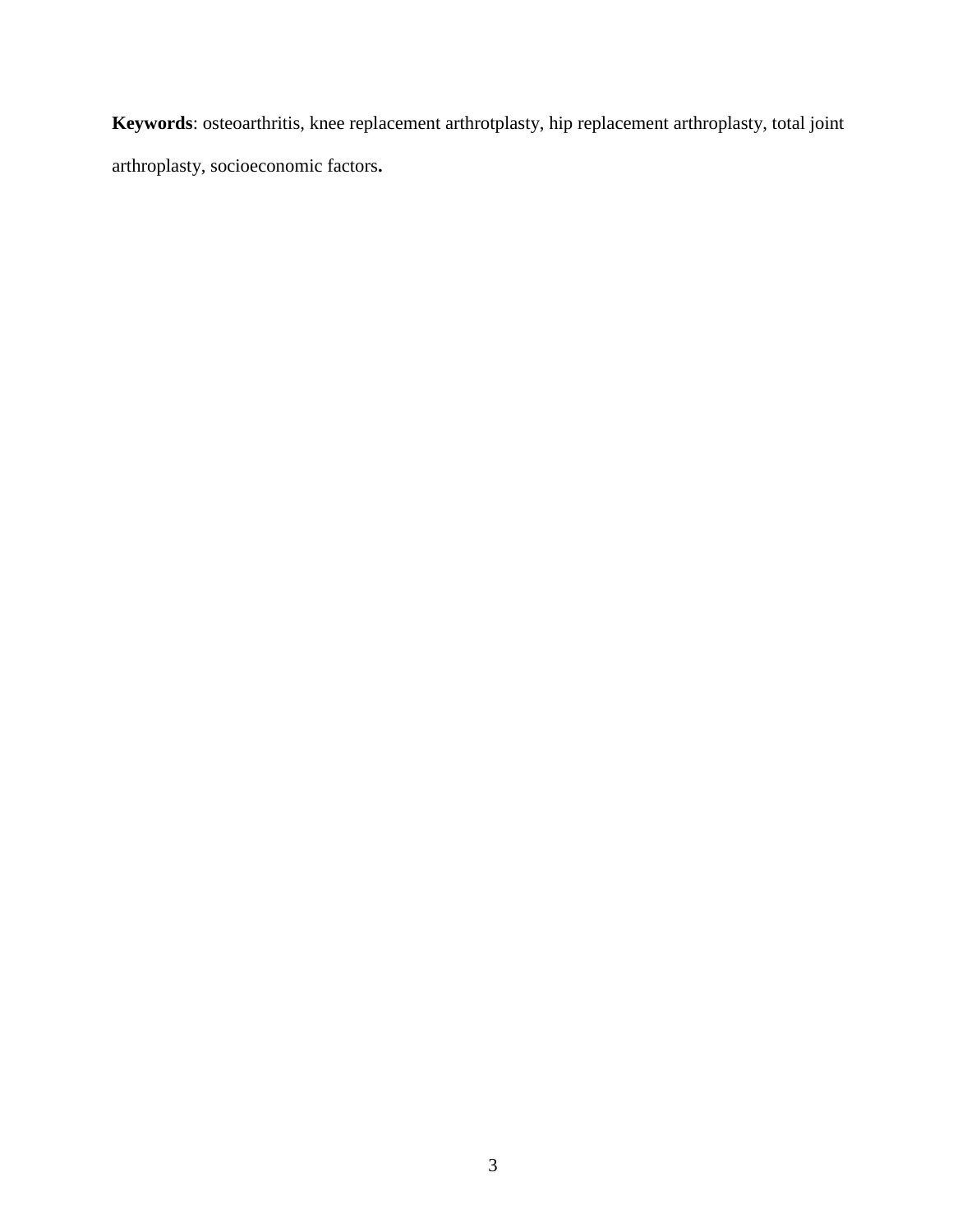# **Introduction**

Osteoarthritis (OA) of the hip and knee is the most common type of arthritis and the leading cause of long-term disability.<sup>1-3</sup> OA has a higher prevalence in older age groups and women are more commonly affected than men.<sup>4, 5</sup> Although treatment of OA is symptomatic with most cases treated conservatively using medications or non-pharmacological modalities such as exercise, total joint arthroplasty (TJA) is a cost-effective treatment option for end-stage knee and hip OA.<sup>6-9</sup>

From a clinical point of view, the most important indication for surgery in a patient with OA is pain that is not relieved by medication and is affecting function and quality of life.<sup>10</sup> However, not all patients who would benefit from surgical treatment get TJA.<sup>1, 11</sup> Several studies have been conducted in Canada and in the USA to determine the predictors of TJA in OA patients. Among these, severe pain, disability, willingness to undergo TJA, geographic region, sex, race and socioeconomic status (SES) were significant.<sup>11-16</sup> Data from Canadian Joint Replacement Registry<sup>17</sup> demonstrates that women receive more TJA than men and have a significantly higher rate per 100,000 patients using age and sex matched data. Patients' willingness to undergo TJA was not related to SES after adjusting for age, sex and region.<sup>11</sup>

Understanding the association between SES and TJA among patients with OA is important for the optimal provision of health services in this very large group of patients. One of the primary goals of the Canadian Medicare is to provide universal access to all necessary health care services and thus reduce any inequalities attributable to income and education.<sup>18-20</sup> In British Columbia (BC), the setting for this study, access to physician services is managed under the auspices of the Medical Services Plan (MSP) and is publicly funded health insurance program with first-dollar coverage for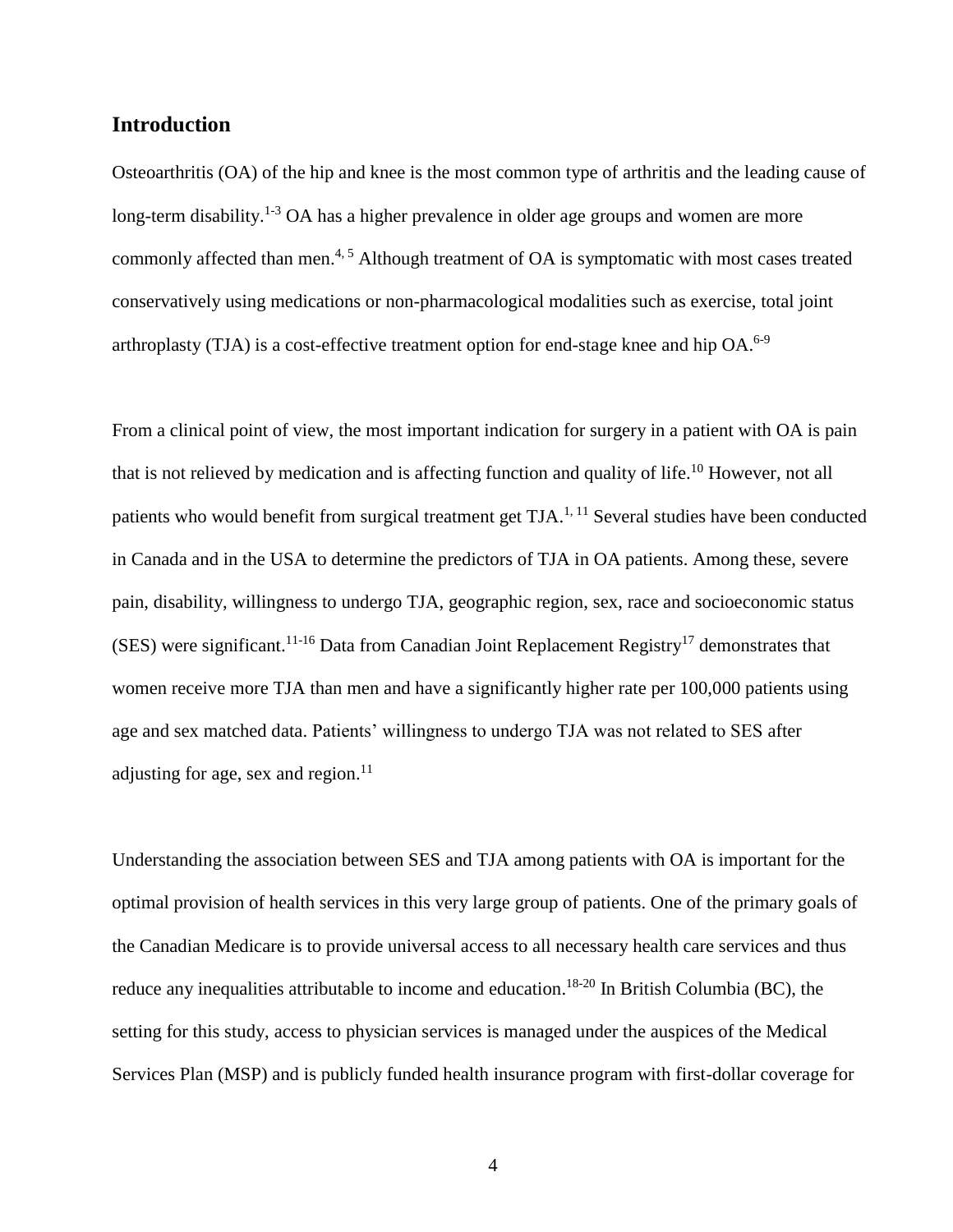all services. Similarly, in-hospital services are also provided free-of-charge by the Hospital Programs division of the Ministry of Health Services. Patients registered with the MSP may self-refer for primary health care service to their General Practitioner (GP); however, for a specialist visit, such as visit to an orthopedic surgeon, patients require a referral from GP. Since physicians' perceptions of patients can be influenced by patients' socio-demographic characteristics<sup>21</sup>, such factors may have an impact on who is referred to a specialist and who is not. In previous Canadian studies, self-reported visits to GP were strongly influenced by a person's need for medical care; however, patients with higher SES used more specialist services.<sup>11, 22</sup>

There are no previous population-based prospective studies of the role of socio-demographic factors in getting referrals from GP to orthopedic surgeons as well as undergoing TJA in patients with OA. The objective of this study was to determine the effects of age, sex and SES on the rates of first surgical consultation and first TJA among patients diagnosed with OA.

# **Materials and Methods**

## *Study population*

We used the administrative database collected and maintained by the BC Ministry of Health for the reimbursement of physician visits covered by MSP from April 1991 through March 2004 and hospital admissions records from Hospital Programs for the same fiscal years. From data for the entire province we created the BC Musculoskeletal cohort of approximately 3.5 million subjects with any musculoskeletal diagnosis in the above mentioned period. The database also covers all prescriptions through PharmaCare of all residents age 65 and older.

#### *Exposure assessment*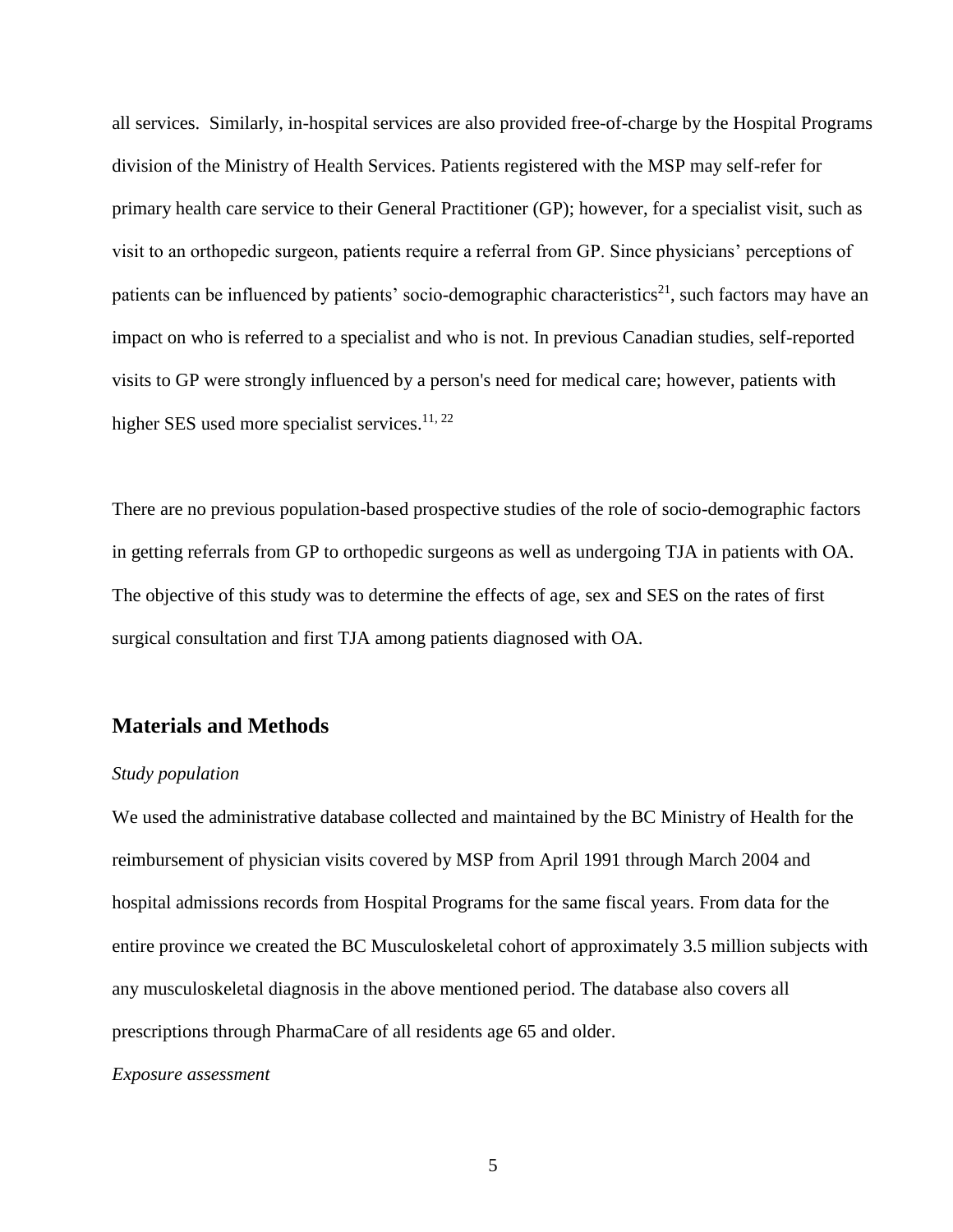OA patients were identified using the case definition of at least two visits to a health professional in two years or one discharge from the hospital with an ICD-9 (International Classification of Disease, 9th Revision) code of 715 (Osteoarthrosis and related disorders). A visit was defined as any service with the exclusion of diagnostic procedures and certain other procedures, such as dialysis/transfusion, anesthesia, obstetrics, or therapeutic radiation. Visits to all types of health professionals were included, and the date of diagnosis was coded as the date of the second health professional visit or the date of discharge from hospital. The database contains information regarding date and type of service, physician's specialty code, birth and death dates, sex, SES, and MSP registration start and exit dates. The Population Data BC includes postal codes for all residents registered with the Ministry of Health, as recorded in June of each year. These postal codes were used to determine neighbourhood-level income quintiles (SES quintile) based on a methodology developed at Statistics Canada using census data.<sup>23, 24</sup> Therefore, SES was assigned based on residential address linked to census data at the level of enumeration area (one or more adjacent blocks, up to 650 dwellings) and was grouped into 5 income quintiles, from 1 (lowest) to 5 (highest), based on mean household income of those residents.

#### *Outcomes*

Surgical consultations or visit to orthopedic surgeons were assessed by checking the physician's specialty codes. Up to 25 diagnosis codes and a maximum of 12 procedure codes [Canadian Classification of Diagnostic, Therapeutic and Surgical Procedures (CCP) code] were provided for each admission date on hospital discharge summaries. Total hip and total knee replacement surgery cases were identified using the procedure codes 935 and 934.1 respectively. We excluded all surgeries with codes at the time of surgery for injury or poisoning (ICD-9 800-995, 997 and 999), neoplasm other than benign (ICD-9 140-208 and 235-239) and non-medical external causes of injury

6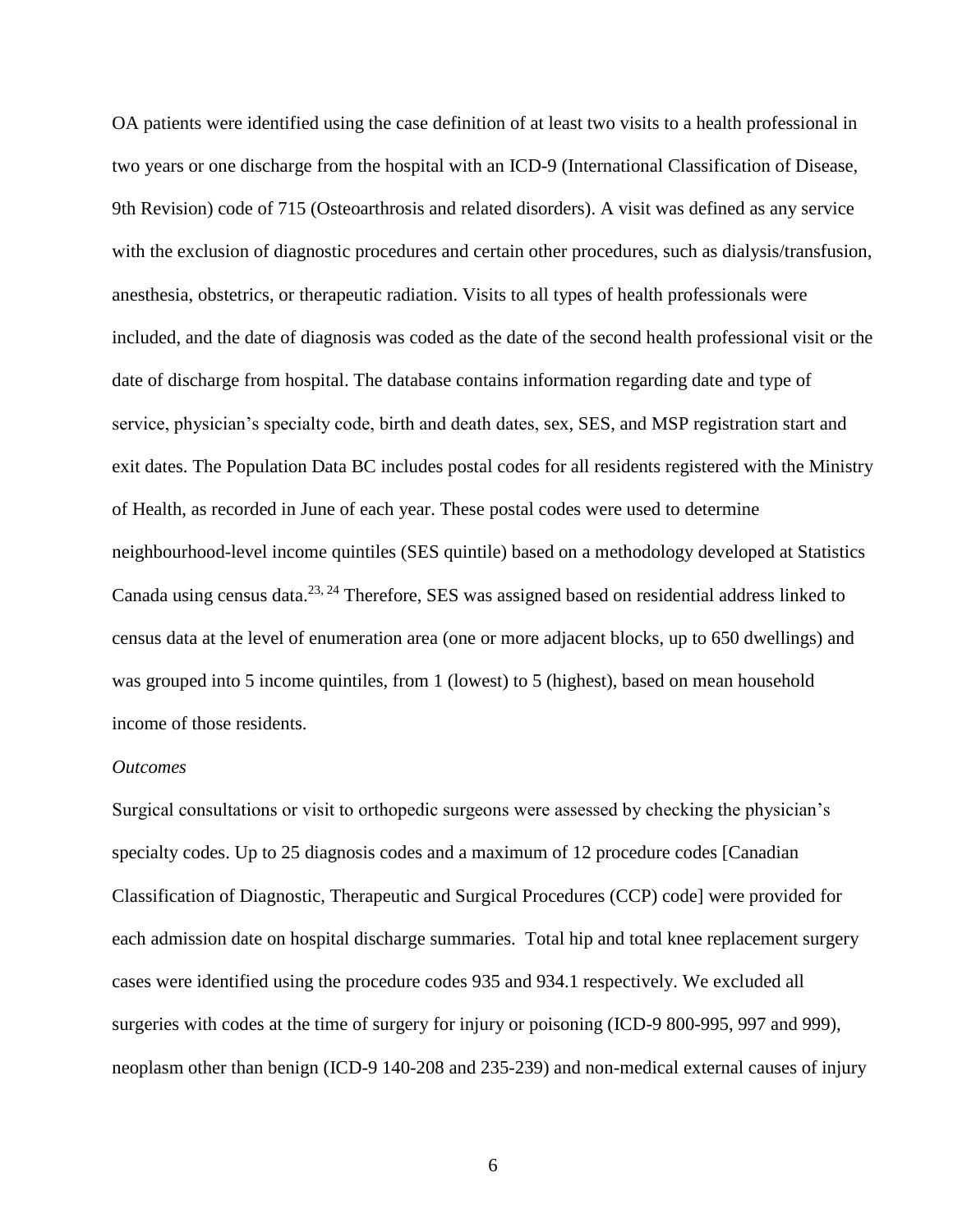(ICD-9 E800-869 E880-E928, E950-E999). Revision procedures were excluded by identifying cases having the above two procedure codes with an ICD-9 code of 730 (infections), 996.4, 996.5, 996.6, 996.7 or 998 (complications of certain surgical procedures) in the same hospital discharge record.<sup>25</sup> *Study design*

The study population consisted of patients with OA who were 20 years of age or older. The outcome "surgical consultation" was defined as the first visit to an orthopedic surgeon. The event time for each patient was calculated in months from the date of OA diagnosis. All OA patients were identified using the above case definition from 1991, and a cohort of new OA patients were defined as those meeting our case definition in the two fiscal years from April 1996 to March 1998, after deleting the prevalent cases. These cases were followed until March 2004. By doing so, we ensured that all patients were followed within the same medical care system during a similar time period. Separate analyses were carried out for time to first visit to an orthopedic surgeon (surgical visit) and time to TJA. Patients were followed till they had these events, died, withdrew from MSP registration, or at the end of observation time 2004, whichever came first. Patients' age, SES, and co-morbidities were assessed at the time of OA diagnosis.

### *Statistical Analysis*

Out of all newly diagnosed adult OA cases from April 1<sup>st</sup> 1996 to March 31<sup>st</sup> 1998, we had complete information of all variables of interest for 34,420 patients. Separate analyses were carried out for time to first surgical consultation and time to first TJA. Age, sex and SES quintile were used as predictors for both analyses. All analyses were adjusted for co-morbidities which were obtained from the ICD-9 diagnosis codes on or before the OA diagnosis. We calculated the Charlson co-morbidity score<sup>26, 27</sup> for all subjects in the study. The Charlson score contains 19 categories of co-morbidity and each category of disease has a weight. Total score for each patient was calculated by adding the weights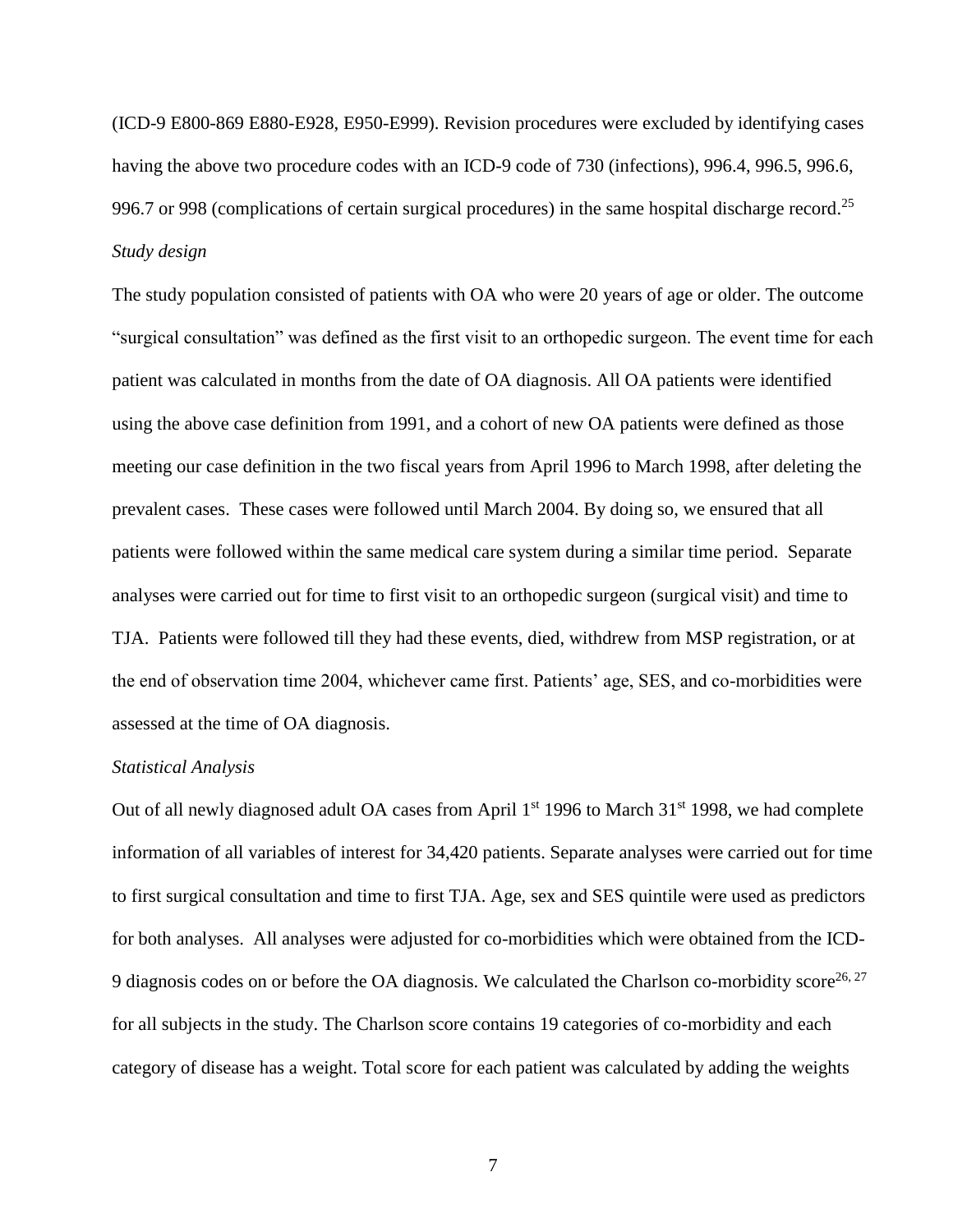for each condition. In addition, we identified all patients with a diagnosis of diabetes, hypertension, or ischemic heart disease. The effect of each predictor was evaluated using the Cox proportional hazards (PH) models. Multivariable Cox PH models were fitted and the hazard ratios, 95% confidence intervals, and the p-values were reported. The proportionality assumptions for PH models were checked by observing the Kaplan-Meier curves of the survival function versus the survival time, and the graph of the log [-log (survival function)] versus log of survival time.<sup>28</sup> SAS version 9.1 was used throughout the study to perform the analyses.<sup>29</sup>

# **Results**

### *Surgical consultations*

In two years 13,571 men and 20,849 women were diagnosed with OA by physicians other than orthopedic surgeons. The distribution of these patients by sex, age, SES, and co-morbid conditions is presented in Table 1. The mean age at diagnosis was 62 with standard deviation (SD) of 14.8 years. Forty five percent of the patients were classified as low SES (quintiles 1 and 2), 18% as high SES (quintile 5) and the rest with moderate SES (quintiles 3 and 4). Eleven percent of the patients had diabetes, 36% diagnosed with hypertension, 23% had a history of ischemic heart disease on or before OA diagnosis, and the mean Charlson co-morbidity score was 1.63 (SD, 2.3).

During the 5.5 years of mean follow up period, 7,475 persons diagnosed with OA had their first surgical consultations which translated into 39 new consultations per 1,000 person years. Hazards ratios (HR) and 95% confidence intervals (CI) from univariable analyses are shown in Table 2. The surgical consultation rate in persons diagnosed with OA was significantly higher for men than for women, with HR of 1.25 (95% CI, 1.20-1.31). The average age of patients having an orthopedic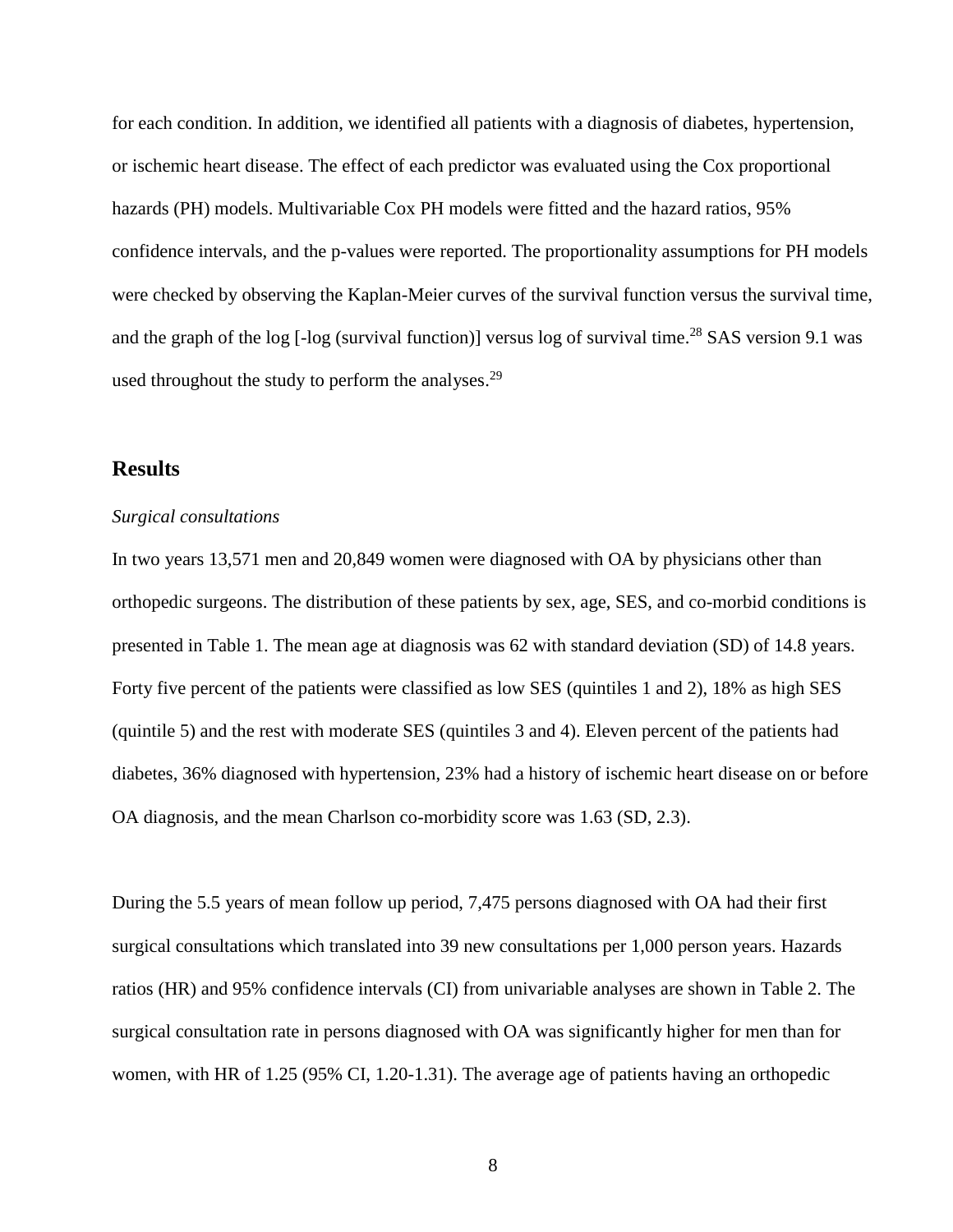surgeon visit was 63 years (SD, 12.9). Age and SES showed significant relationships with time to the first orthopedic surgeon visit. Significant interaction was observed between sex and SES ( $p < 0.01$ ), and between sex and age  $(p=0.02)$ . Consequently, stratified analyses were performed using multivariable PH regression separately for men and women after adjusting for diabetes, hypertension, ischemic heart disease, and Charlson co-morbidity score (Table 3). Among men SES quintile showed a significant and monotonically increasing relationship with the first orthopedic surgeon visit. HR increased from 1.14 (95% CI 1.02-1.27) in quintile 2 to 1.42 (1.27-1.58) in quintile 5 (highest SES) compared with the lowest SES quintile. Among women HR was 1.14 (95% CI, 1.04-1.25) and 1.19 (95% CI, 1.09-1.31) for SES quintiles 4, and 5 respectively compared to SES quintile 1. HR increased from 0.75 (95% CI, 0.62-0.92) in age 20-39 to 1.42 (95% CI, 1.22-1.65) in age 70-79 compared with age  $\geq 80$  among men, and among women HR increased from 0.50 (95% CI, 0.41-0.60) in age group 20-39 to 1.30 (95% CI, 1.16-1.45) in age group 70-79 compared with age  $\geq 80$ .

### *TJA*

The distribution of 1,187 men and 1,627 women who had their first TJA during 6 years of mean follow-up time is presented in Table 1. The mean age was 66 (SD, 10.6) years. The distribution of patients ranged from 18% to 22% in 5 different SES groups. Among these patients, 10% had diabetes, 43% patients were suffering from hypertension and 24% patients were diagnosed with ischemic heart diseases on or before OA diagnosis, and the mean Charlson co-morbidity scores were 1.71 (SD, 2.2). We observed that OA patients received 13 new TJA per 1,000 person years. Crude HR and 95% confidence intervals estimated from PH regression were shown in Table 2. HR was 1.14 (95% CI, 1.06-1.23) for men compared with women. In the crude analyses, both age and SES showed

9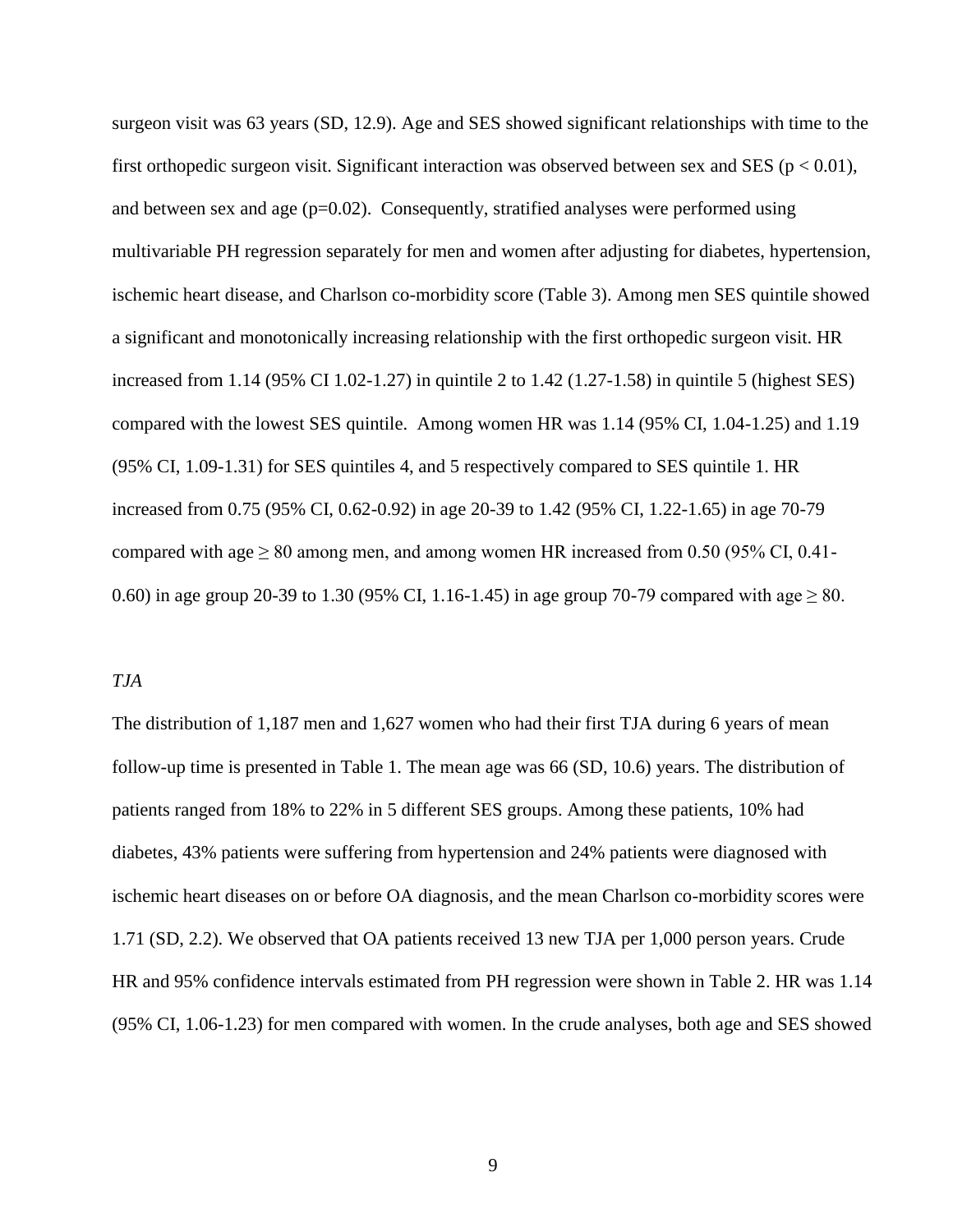significant association with TJA. Compared to age  $\geq 80$ , age group 60-69 had HR of 1.48 (95% CI, 1.29-1.70) and age group 70-79 had HR of 1.63 (95% CI, 1.42-1.88).

Because of significant interactions between sex and SES ( $p < 0.01$ ), and between sex and age  $(p=0.03)$ , multivariable PH regression analyses were performed separately for men and women, after adjusting for diabetes, hypertension, ischemic heart disease, and Charlson co-morbidity score (Table 3). Among men HR increased from 1.17 (95% CI, 0.97-1.42) in SES quintile 2 to 1.52 (95% CI, 1.26-1.83) in SES quintile 5 compared with the lowest SES quintile and among women HR increased from 0.99 (95% CI, 0.85-1.16) in quintile 2 to 1.34 (95% CI, 1.16-1.56) in quintile 5. HR increased from 0.15 (95% CI, 0.09-0.24) in age group 20-39 to 1.52 (95% CI, 1.21-1.91) in age group 70-79 among men, and among women HR increased from 0.23 (95% CI, 0.15-0.34) in age group 20-39 to 1.64 (95% CI, 1.37-1.97) in age group 70-79 compared with age  $\geq 80$ .

## **Discussion**

We investigated the demographic and socio-economic factors that may influence the rate of the first orthopedic surgeon visit and the rate of the first TJA in patients with OA using an administrative database. We found that male patients visited surgeons at a higher rate than female patients. After adjusting for age, sex, and co-morbid conditions, patients with higher SES were more likely to see a surgeon as well as to obtain a TJA compared to patients with a lower SES.

In Canada, a referral from the family physician is usually necessary to see a specialist. Several studies have looked at the relationship between SES and utilization of physician services. Using the National Population Health Survey data, Dunlop et al.<sup>20</sup> and Humphries et al.<sup>19</sup> found that Canadians with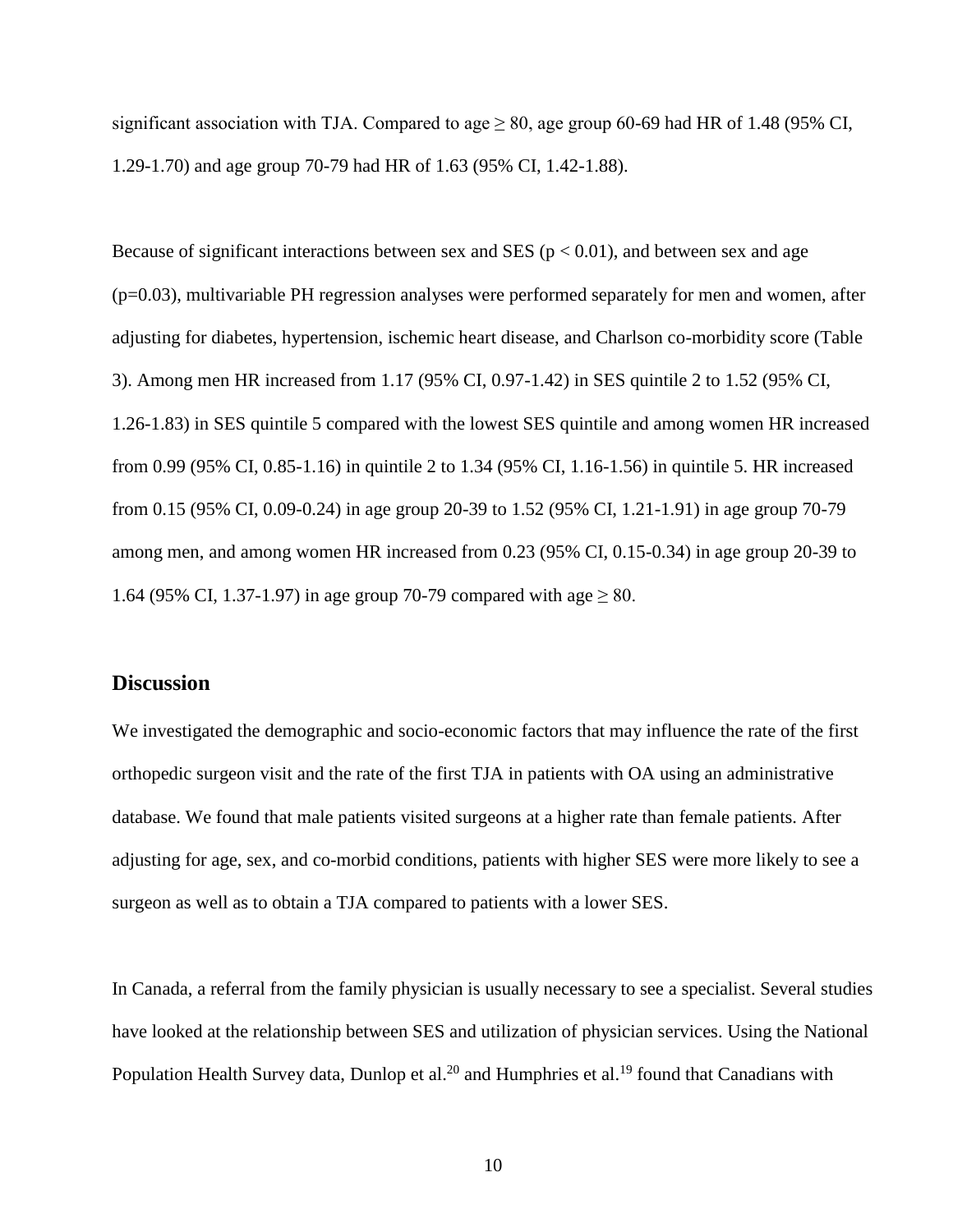lower income and education were less likely to visit specialists than those with moderate or high income and higher education. Langley et al.<sup>30</sup> observed that the patients' wishes (or willingness) were significant factors in getting a referral from a GP to a specialist. Our results show that OA patients received referrals to an orthopedic surgeon in an average of 39 per 1000 person years, and patients with high SES had significantly higher rate of referrals, which coincide with the results of the above studies.

Hawker et al.<sup>11</sup> found a greater potential need for hip or knee replacement among individuals with less education and low income. They also found that the patient's willingness to consider joint replacement does not differ due to SES levels. In another study, Hawker et al.<sup>16</sup> found that when willingness was dropped from the model, patient's education became a significant predictor of TJA. The above studies did not address the time from diagnosis to surgical consultation. We observed that after diagnosis, only 13 patients had their first TJA in an average of 1,000 person years, and this suggests that two thirds of the referrals did not receive their TJA.

Women were less likely to be recommended by their physicians for total knee arthroplasty compared to men and consequently women have lower rates of replacement surgeries than men after adjusting for medical factors.<sup>1, 31</sup> Possible reasons for this sex differences are could be due to primary care providers' views regarding the risks of, indications for, and expected outcomes of arthroplasty that made them consider women less appropriate candidates for surgery than men.<sup>1</sup> Other possibilities for sex differences may include, for women, caregiver status i.e. older women often live alone or are primary caregivers to their spouses.<sup>32</sup> In addition heavy labor occupations and high demand sports are well established risk factors for osteoarthritis.<sup>33-35</sup> These factors might contribute to sex differences in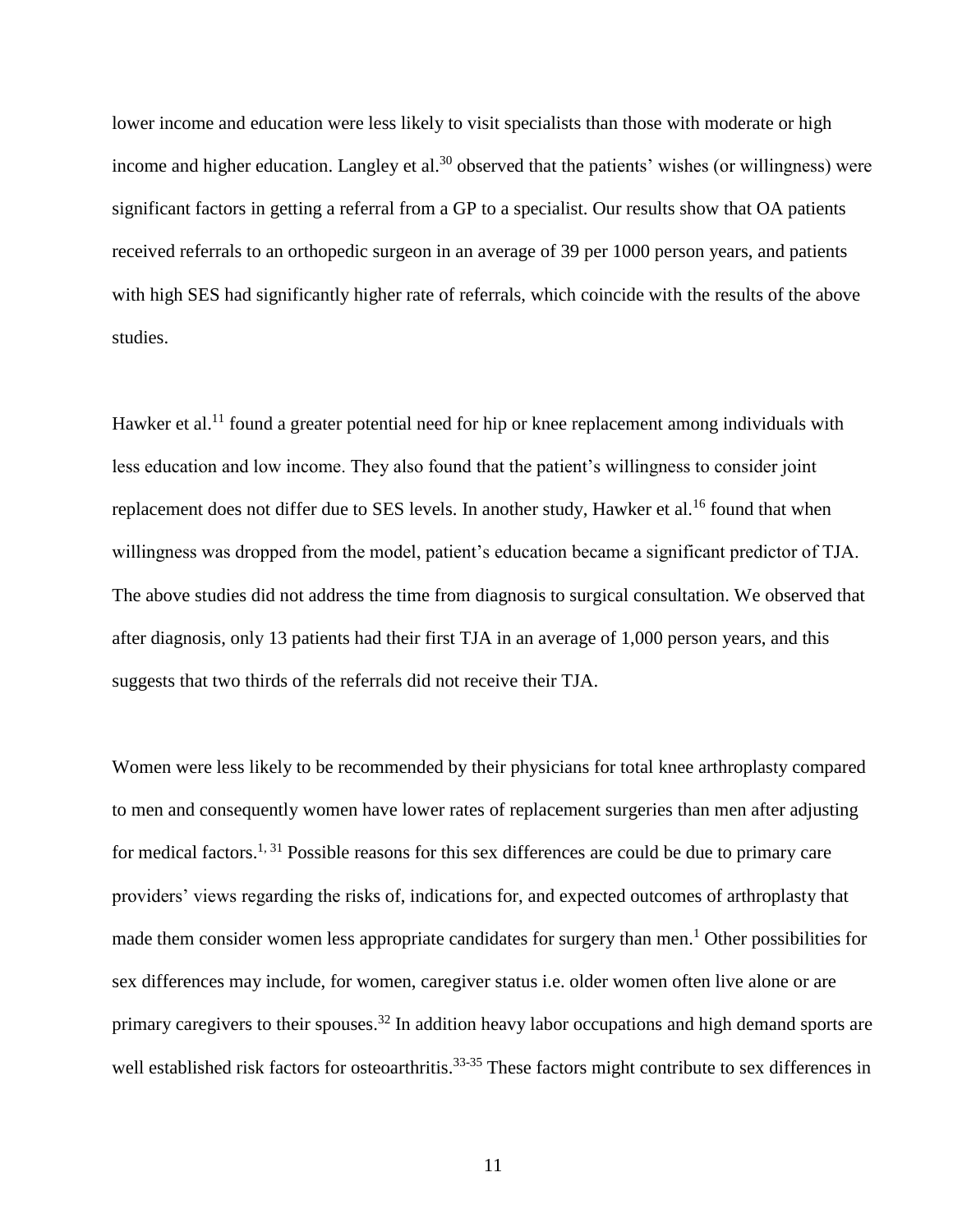getting surgical consultations and TJA. Our results are consistent with this hypothesis and show that the difference is due to a lower rate of referrals to orthopedic surgeons among women diagnosed with OA. Another interesting finding from our study was the SES and gender interaction. Men in the highest SES group were 42% more likely to obtain a surgical consultation and 52% more likely to undergo TJA than men in the lowest SES group, whereas among women the highest SES group had only 19% more surgical consultations and 34% more TJA compared with the lowest SES group. The reasons for this interaction between SES and sex may include both medical and other social factors. It is also possible that, compared to men, women diagnosed with OA are less often perceived as appropriate candidates for TJA by the GP. Although significant interaction was found between age and gender, we observed that both men and women had monotonically increasing rates of surgical consultations and TJA as age increased.

One of the limitations of this study is that both false negatives and false positives may occur due to wrong diagnosis or incorrect recording in the administrative forms. Harrold, et al.<sup>36</sup> estimated the positive predictive value of administratively coded OA in the general population at 62%. We have tried to minimize false negatives and false positives by using a case definition which requires 2 office visits for OA in two years. In our data SES was assigned based on the average household income in the patient's neighborhood (census enumeration area), this may subject to potential non-differential misclassification. A validation study was done in the province of Manitoba by Mustard et al.<sup>37</sup> examining the measurement validity of ecologic SES measures (i.e. neighborhood-level income) as proxies for individual-level measures. They reported that risk estimates derived from ecologic income measures were not attenuated relative to risk estimates from individual measures of household income, thus providing evidence supporting the use of ecologic-level income measures.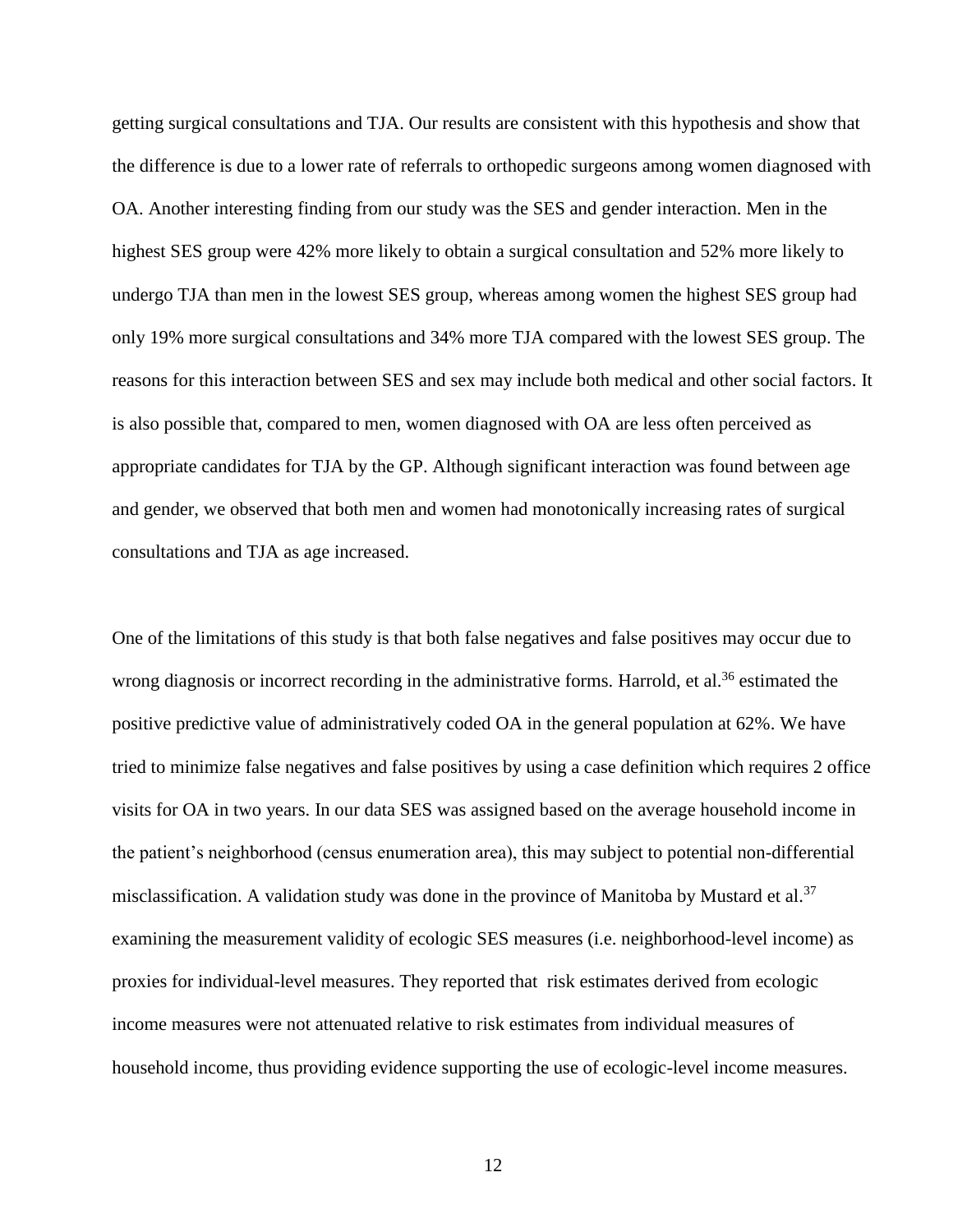Our study is based on prospective, complete data from a very large, geographically defined cohort of patients, followed for a long period of time. We used the same large population-based database as described in a previous paper by Kopec et al.<sup>5</sup> that captured the incidence and prevalence of osteoarthritis in BC by age and sex. In BC, observed prevalence of osteoarthritis was 6% using case definition that requires at least 2 visits to a health professional within 2 years or one hospital separation with ICD-9 code 715<sup>5</sup>. The estimate was also comparable with previous large populationbased studies, viz. Felson et al.<sup>4</sup> where prevalence was 9% among 30 and above aged population and Harrold et al.<sup>36</sup> where prevalence was 8.7%. Data on the prevalence of TJA among osteoarthritis patients are limited. CJRR estimated that TJA in BC was 2.6 per 1000 population in 2006-07 and 1.3 per 1000 population in 1996-97. In our cohort, we have found 1.9 TJA per 1000 individuals in 2003- 04. The database covered years from April 1991 to March 2004. The reason for selecting new OA patients from April 1996 to March 1998 was to ensure 5 years (1991 - 1996) of run-in time, i.e., observation time needed to exclude prevalent cases. This was justified by another previous analysis of the BC administrative database<sup>5</sup>, which determined that the incidence rate of OA depended on the number of run-in years but after 5 years this effect became minimal. Thus, patients in our study were followed for a maximum of 8 years from diagnosis to the first surgical consultation or to the first TJA. By observing time from OA diagnosis to surgical consultations and to surgery, we were able to get additional insight into the process of surgical care for OA patients and more precise inferences regarding the factors influencing the rates of orthopedic surgeon visits and surgery.

Studies performed in the USA, Canada, and UK found similar relationships with SES and TJA, mainly patients with low income had TJA less frequently compared to patients with higher SES.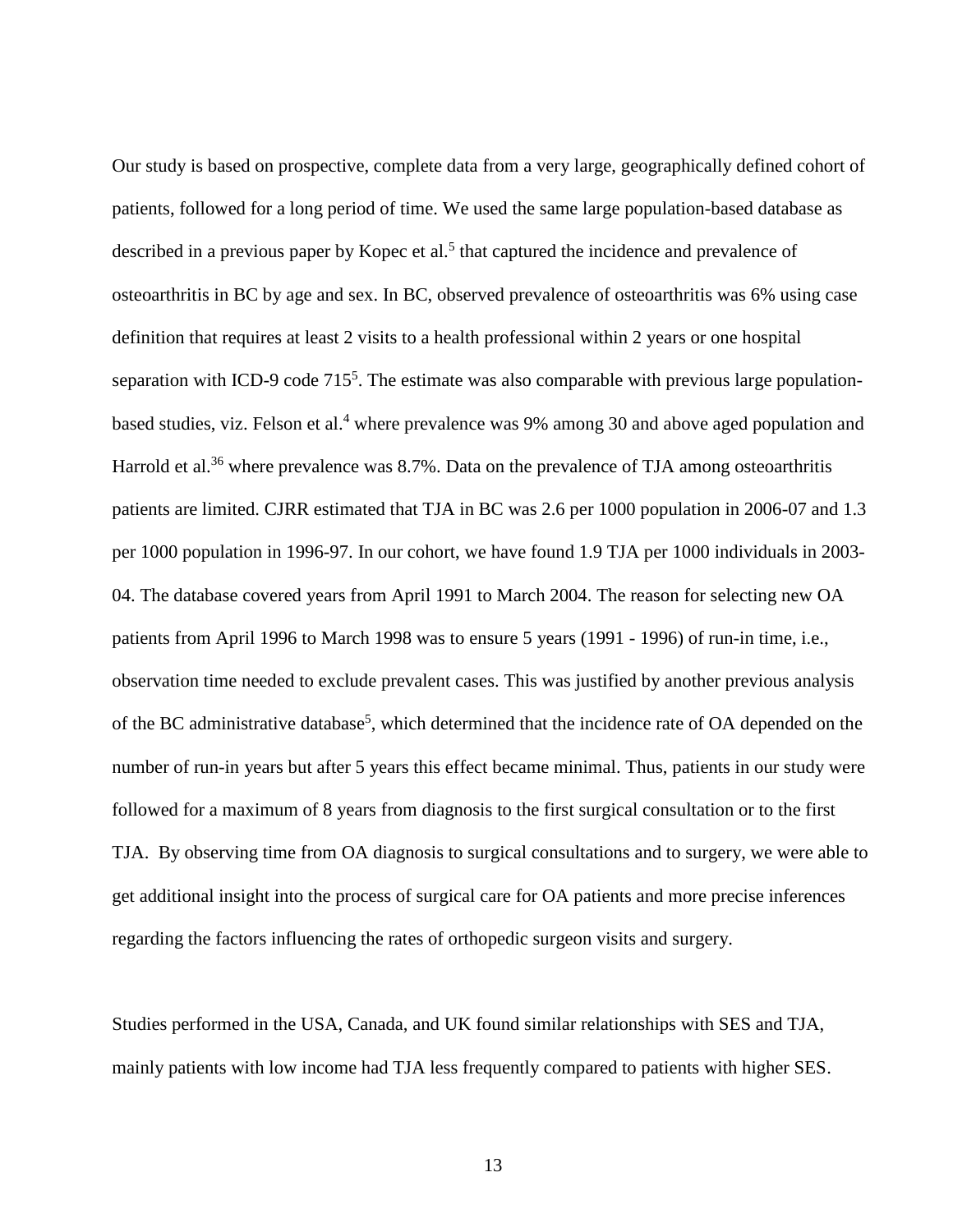After analyzing US Medicare data, Mahomed et al.<sup>38</sup> showed that the blacks and individuals with low income had a significantly lower rate of total knee replacement than the individuals with high income. From a study conducted with patients in England and Ontario, Hawker et al.<sup>39</sup> found variations in knee arthroscopy rates according to patient's income. Steel et al.<sup>40</sup> concluded that women and other low income people living in Northern England, received relatively less hip and knee joint replacements. These findings are also evident in other surgical procedures such as cardiac<sup>41</sup>, kidney transplant,<sup>42</sup> and melanoma treatment.<sup>43</sup> Furthermore, low SES has been shown to an increasing influence in the rate of operative mortality.<sup>44</sup> Several studies also explored why and how SES might affect individual health $45, 46$  and health care provision. $47-50$ 

This database also covers all prescriptions for those aged 65 and older and is electronically linked to MSP data. The effects of prescribed pain relief medications, such as acetaminophen, non-steroidal anti-inflammatory drugs (NSAIDs) and opioids were adjusted for by using data from the BC Pharmacare database. We repeated the same analyses for patients age 65 and above where all the pain medications were adjusted for. Because we did not have data for the disease severity, adjusting for the drug use also controls for the possible bias in the results from the severity of the disease. Even though we have adjusted for the prescription pain relief medications, the hazards ratios for age, sex and SES remained the same.

In conclusion, despite BC's prepaid universal healthcare system, there was a significant difference between OA patients with low vs. high SES in getting referrals to orthopedic surgeons and in the rate of obtaining the first TJA. SES differentials were higher among men, compared to women. After an OA diagnosis, women were less likely to see a surgeon than men as well as less likely to obtain hip or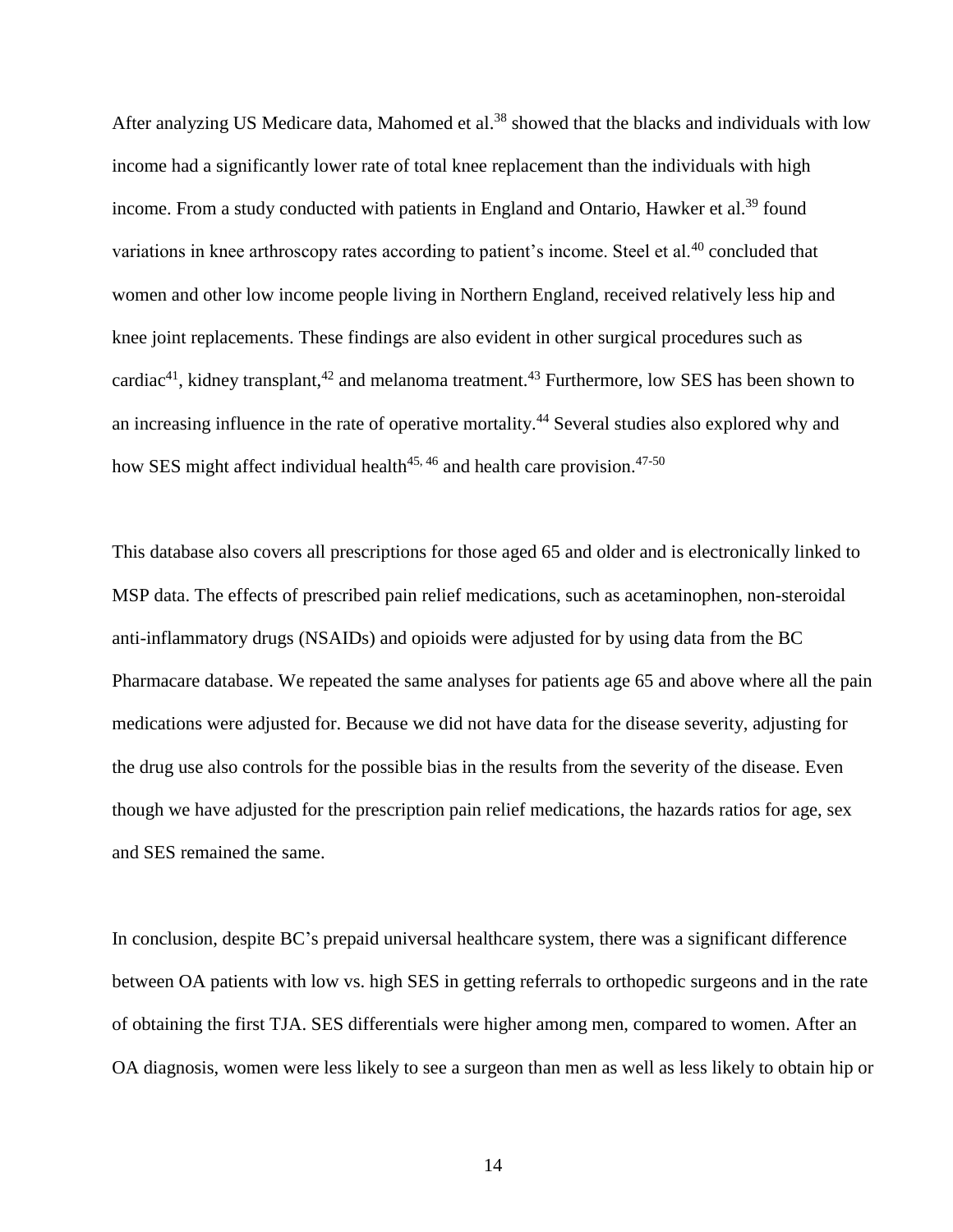knee replacement surgeries. These results suggest that socio-demographic factors play a significant role in determining access to surgical care for OA in British Columbia. Our results are likely generalizable to other Canadian provinces but their generalizability to other countries, with different health care systems, requires further research.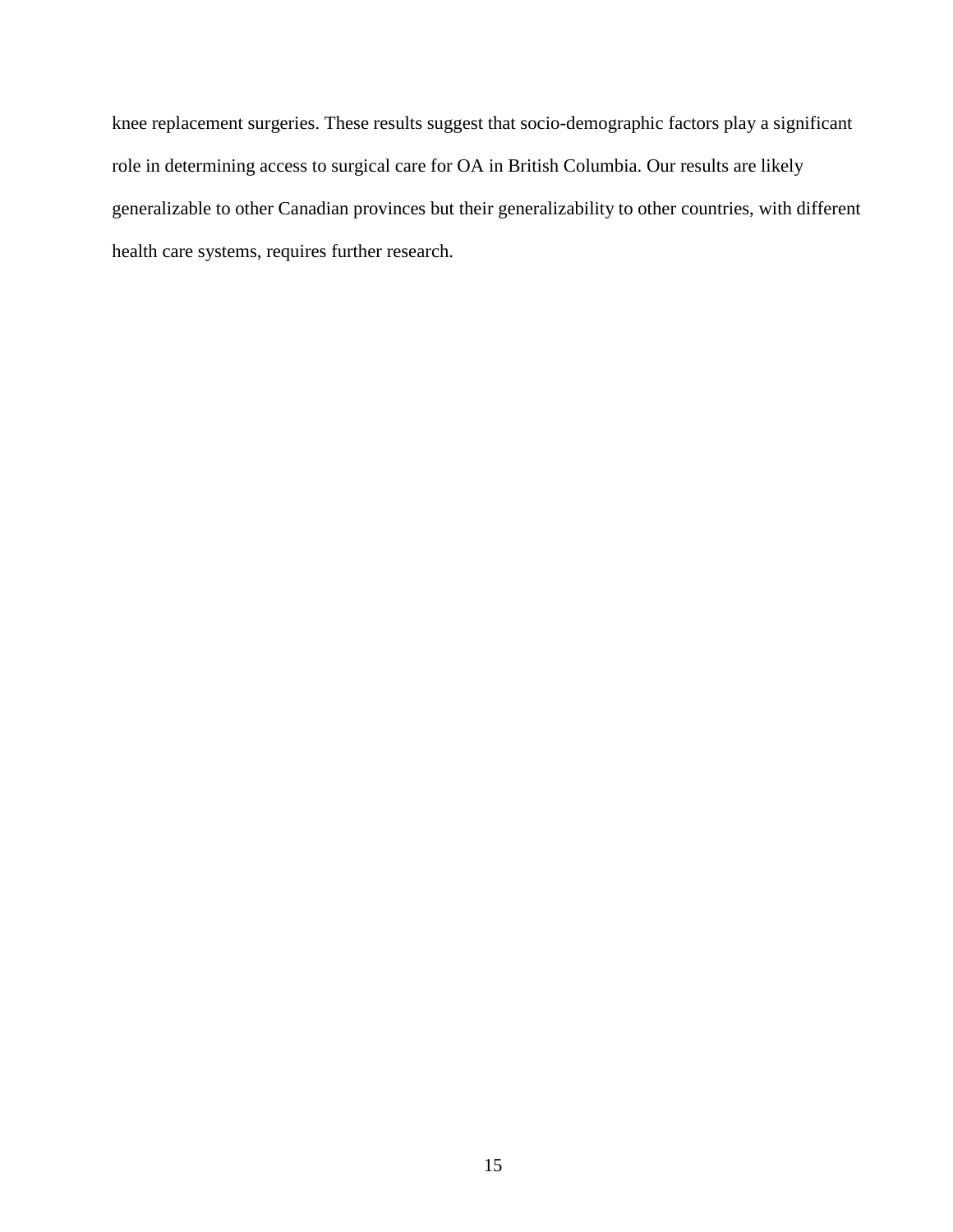# **References**

- 1. Hawker GA, Wright JG, Coyte PC, et al. Differences between men and women in the rate of use of hip and knee arthroplasty. N Engl J Med. 2000 Apr 6; 342 (14):1016-22.
- 2. Kramer JS, Yelin EH, Epstein WV. Social and economic impacts of four musculoskeletal conditions. A study using national community-based data. Arthritis Rheum. 1983 Jul; 26  $(7):901-7.$
- 3. Badley EM, Rasooly I, Webster GK. Relative importance of musculoskeletal disorders as a cause of chronic health problems, disability, and health care utilization: findings from the 1990 Ontario Health Survey. J Rheumatol. 1994 Mar; 21 (3):505-14.
- 4. [Felson DT,](http://www.ncbi.nlm.nih.gov/sites/entrez?Db=pubmed&Cmd=Search&Term=%22Felson%20DT%22%5BAuthor%5D&itool=EntrezSystem2.PEntrez.Pubmed.Pubmed_ResultsPanel.Pubmed_RVAbstractPlus) [Lawrence RC,](http://www.ncbi.nlm.nih.gov/sites/entrez?Db=pubmed&Cmd=Search&Term=%22Lawrence%20RC%22%5BAuthor%5D&itool=EntrezSystem2.PEntrez.Pubmed.Pubmed_ResultsPanel.Pubmed_RVAbstractPlus) [Dieppe PA,](http://www.ncbi.nlm.nih.gov/sites/entrez?Db=pubmed&Cmd=Search&Term=%22Dieppe%20PA%22%5BAuthor%5D&itool=EntrezSystem2.PEntrez.Pubmed.Pubmed_ResultsPanel.Pubmed_RVAbstractPlus) et al. Osteoarthritis: new insights. Part 1: the disease and its risk factors. Ann Intern Med. 2000 Oct 17; 133(8):635-46.
- 5. Kopec JA, Rahman MM, Berthelot JM, et al. Descriptive epidemiology of osteoarthritis in British Columbia, Canada. J Rheumatol. 2007 Feb; 34(2):386-93.
- 6. Ibrahim SA, Stone RA, Han X, et al. Racial/ethnic differences in surgical outcomes in veterans following knee or hip arthroplasty. Arthritis Rheum. 2005 Oct; 52(10):3143-51.
- 7. National Institute of Health, Consensus development conference statement: total Knee replacement. NIH 2003.
- 8. NIH Consensus Development Panel on Total Hip Replacement. NIH consensus conference: total hip replacement. JAMA 1995; 273:1950-6.
- 9. Chang RW, Pellisier JM, Hazen GB. A cost-effectiveness analysis of total hip arthroplasty for osteoarthritis of the hip. JAMA. 1996 Mar 20; 275(11):858-65.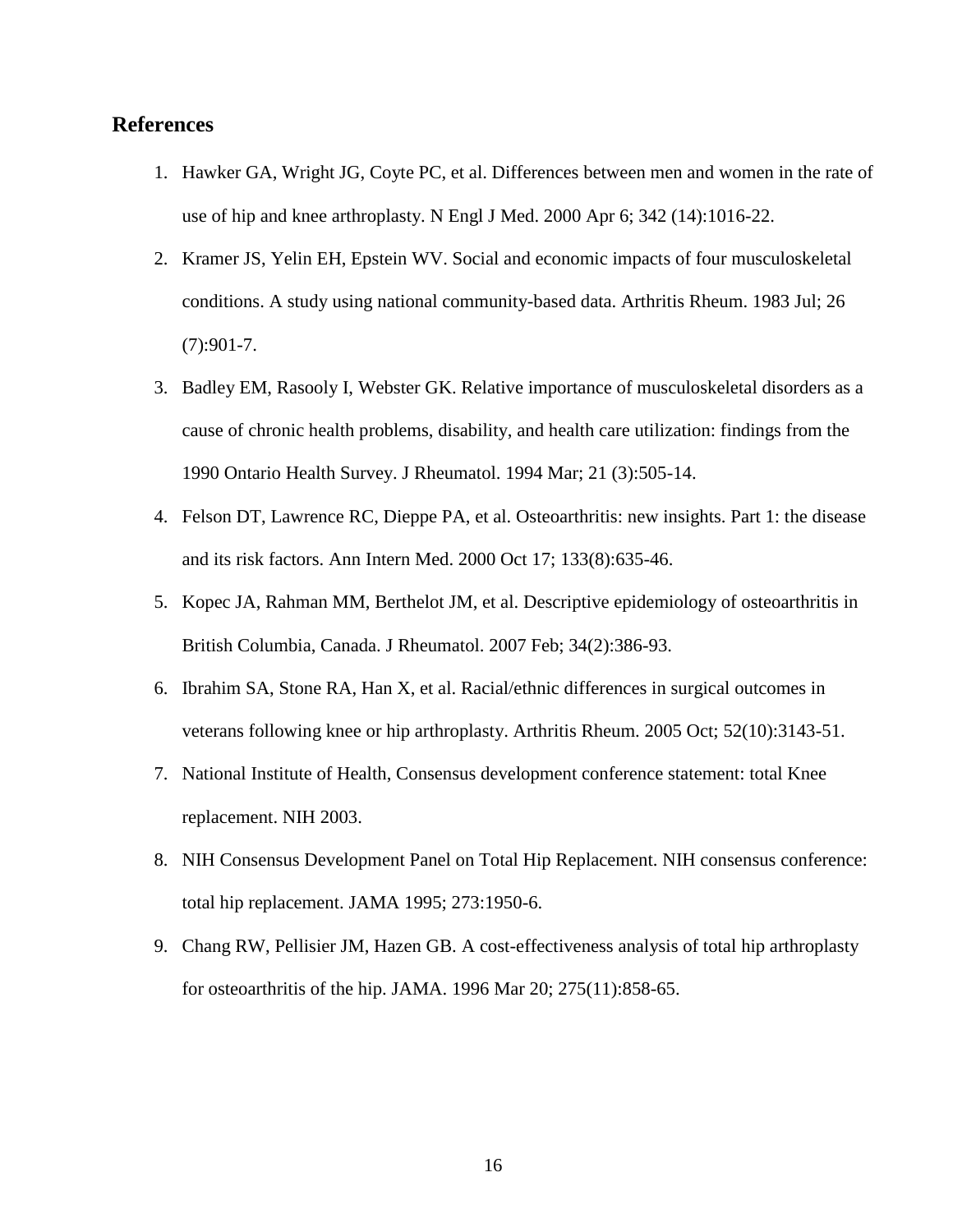- 10. [Dreinhöfer KE,](http://www.ncbi.nlm.nih.gov/sites/entrez?Db=pubmed&Cmd=Search&Term=%22Dreinh%C3%B6fer%20KE%22%5BAuthor%5D&itool=EntrezSystem2.PEntrez.Pubmed.Pubmed_ResultsPanel.Pubmed_RVAbstractPlus) [Dieppe P,](http://www.ncbi.nlm.nih.gov/sites/entrez?Db=pubmed&Cmd=Search&Term=%22Dieppe%20P%22%5BAuthor%5D&itool=EntrezSystem2.PEntrez.Pubmed.Pubmed_ResultsPanel.Pubmed_RVAbstractPlus) [Stürmer T,](http://www.ncbi.nlm.nih.gov/sites/entrez?Db=pubmed&Cmd=Search&Term=%22St%C3%BCrmer%20T%22%5BAuthor%5D&itool=EntrezSystem2.PEntrez.Pubmed.Pubmed_ResultsPanel.Pubmed_RVAbstractPlus) et al. Indications for total hip replacement: comparison of assessments of orthopedic surgeons and referring physicians. Ann Rheum Dis. 2006 Oct; 65(10):1346-50.
- 11. Hawker GA, Wright JG, Glazier RH, et al. The effect of education and income on need and willingness to undergo total joint arthroplasty. Arthritis Rheum. 2002 Dec; 46 (12):3331-9.
- 12. Katz BP, Freund DA, Heck DA, et al. Demographic variation in the rate of knee replacement: a multi-year analysis. Health Serv Res. 1996 Jun; 31 (2):125-40.
- 13. Hoaglund FT, Oishi CS, Gialamas GG. Extreme variations in racial rates of total hip arthroplasty for primary coxarthrosis: a population-based study in San Francisco. Ann Rheum Dis. 1995 Feb; 54 (2):107-10.
- 14. Skinner J, Weinstein JN, Sporer SM, et al. Racial, ethnic, and geographic disparities in rates of knee arthroplasty among Medicare patients. N Engl J Med. 2003 Oct 2; 349(14):1350-9.
- 15. Ibrahim SA, Simonoff LA, Burant CJ, et al. Understanding ethnic differences in the utilization of joint replacement for osteoarthritis: the role of patient-level factors. Med Care. 2002 Jan; 40(1 Suppl):I44-51.
- 16. Hawker GA, Guan J, Croxford R, et al. A prospective population-bases study of the predictors of undergoing total joint arthroplasty. Arthritis Rheum. 2006 Oct; 54(10):3212- 3220.
- 17. Hip and Knee Replacements in Canada; 2008-2009 Annual Report; Canadian Joint Replacement Registry. Canadian Institute of Health Information.
- 18. Stewart MJ. Access to health care for economically disadvantaged Canadians: a model. Can J Public Health. 1990 Nov-Dec; 81(6):450-5.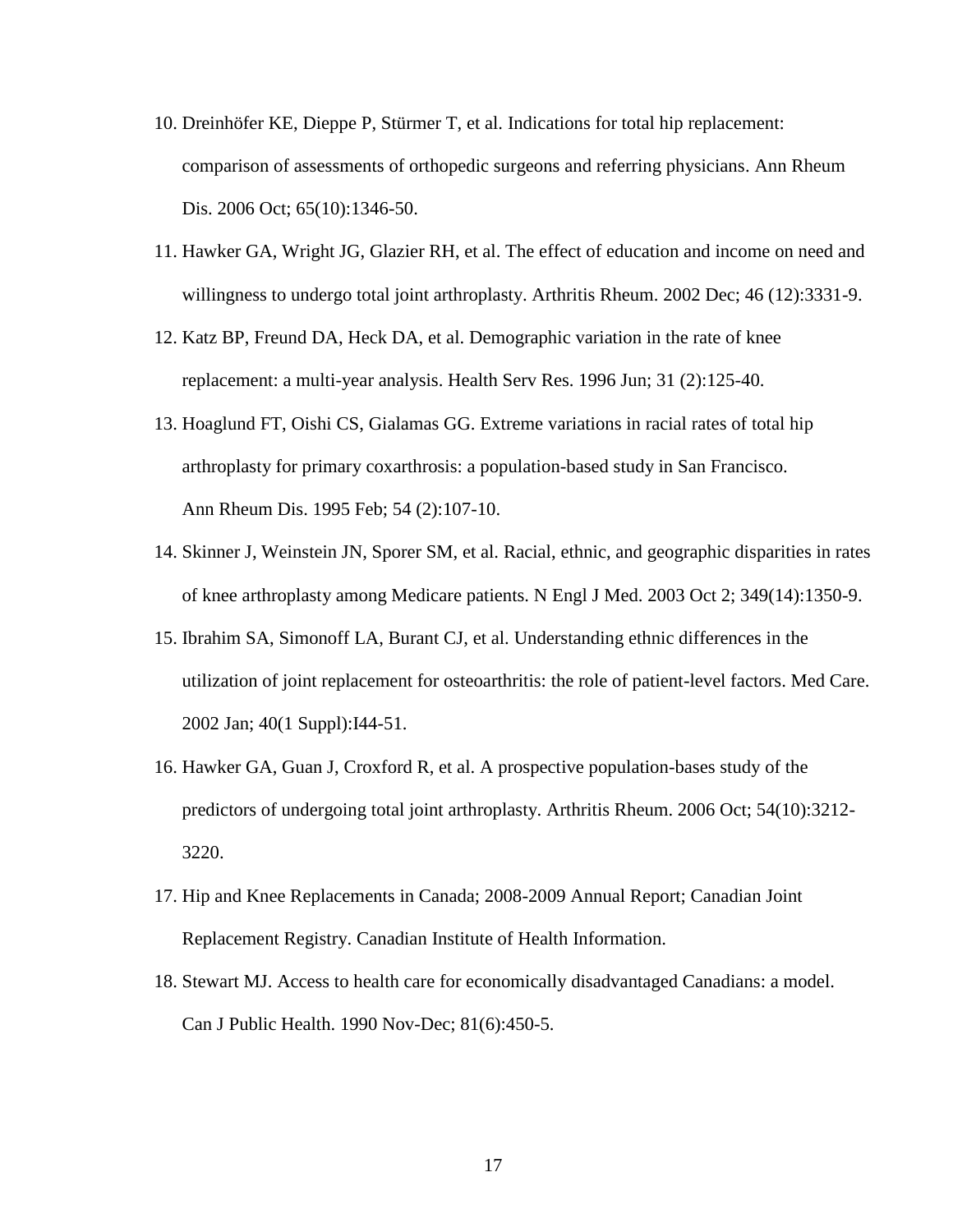- 19. Humphries KH, van Doorslaer E. Income-related health inequality in Canada. Soc Sci Med. 2000 Mar; 50(5):663-71.
- 20. Dunlop S, Coyte PC, McIsaac W. Socio-economic status and the utilization of physicians' services: results from the Canadian National Population Health Survey. Soc Sci Med. 2000 Jul; 51(1):123-33.
- 21. Van Ryn M, Burke J. The effect of patient race and socio-economic status on physicians' perceptions of patients. Soc Sci Med. 2000 Mar; 50(6):813-28.
- 22. McIsaac W, Goel V, Naylor D. Socio-economic status and visits to physicians by adults in Ontario, Canada. J Health Serv Res Policy. 1997 Apr; 2(2):94-102.
- 23. Wilkins R: PCCF+ version 4D user's guide. Automated geographic coding based on the Statistics Canada postal code conversion files, including postal codes to December 2003.Ottawa, Health Analysis and Measurement Group, Statistics Canada; 2004.
- 24. Wilkins R: Use of postal codes and addresses in the analysis of health data. Health Reports 1993, 5:157-177.
- 25. Williams J, Shipton D, Badley EM, et al. ICES Research Atlas. Arthritis and related conditions in Ontario, chapter 6: Surgical Services.
- 26. Charlson M, Pompei P, Ales KL, et al. A new method of classifying prognostic comorbidity in longitudinal studies: development and validation. Journal of Chronic Disease 1987;40(5):373-83.
- 27. Deyo R, Cherkin D, Ciol M. Adapting a clinical comorbidity index for use with ICD-9-CM administrative databases. Journal of Clinical Epidemiology 1992;45(6):613-19.
- 28. Kleinbaum DG, Klein M. Survival analysis: A self-learning approach. Second edition. New York: Springer; 2005.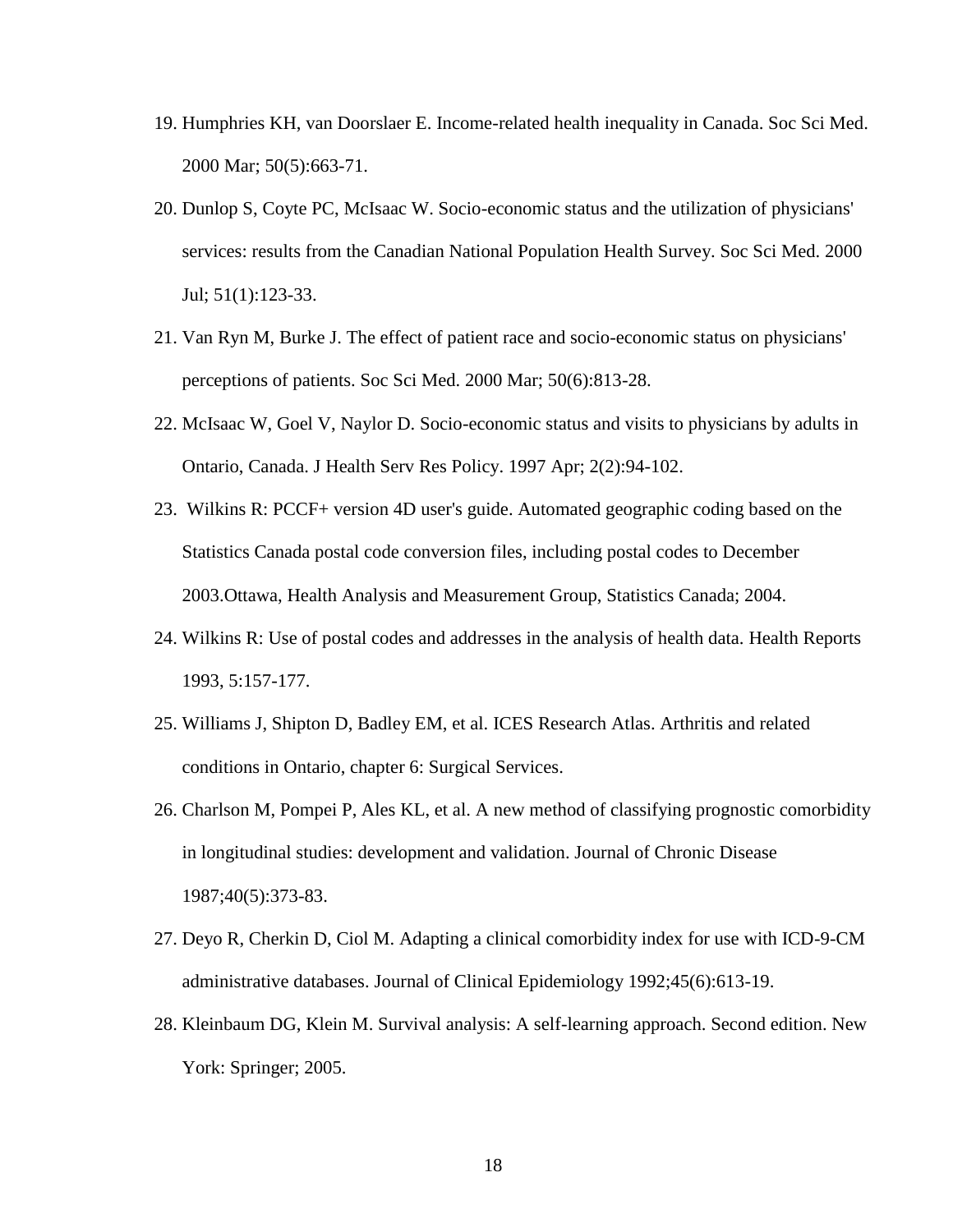- 29. SAS [computer program] version 9.1, SAS Institute Inc. Cary, NC, USA.
- 30. Langley GR, Maclellan AM, Sutherland HJ, et al. Effect of nonmedical factors on family physicians' decisions about referral for consultation. CMAJ. 1992 Sep 1; 147(5):659-66.
- 31. Borkhoff CM. Hawker GA. Kreder HJ. Glazier RH. Mahomed NN. Wright JG. The effect of patients' sex on physicians' recommendations for total knee arthroplasty. CMAJ Canadian Medical Association Journal. 178(6):681-7, 2008 Mar 11.
- 32. Roth DL, Haley WE, Wadley VG, et al. Race and gender differences in perceived caregiver availability for community-dwelling middle-aged and older adults. Gerontologist. 2007 Dec; 47(6):721-9.
- 33. Vignon E, Valat JP, Rossignol M, et al. Osteoarthritis of the knee and hip and activity: a systematic international review and synthesis (OASIS). Joint Bone Spine. 2006 Jul; 73(4):442-55.
- 34. Klussmann A, Gebhardt H, Nübling M, et al. Individual and occupational risk factors for knee osteoarthritis: results of a case-control study in Germany. Arthritis Res Ther. 2010; 12(3):R88.
- 35. Kujala UM, Kettunen J, Paananen H, et al. Knee osteoarthritis in former runners, soccer players, weight lifters, and shooters. Arthritis Rheum. 1995 Apr; 38(4):539-46 .
- 36. Harrold LR, Yood RA, Andrade SE, et al. Evaluating the predictive value of osteoarthritis diagnoses in an administrative database. Arthritis Rheum. 2000 Aug; 43(8):1881-5.
- 37. Mustard CA, Derksen S, Berthelot JM, et al. Assessing ecologic proxies for household income: a comparison of household and neighbourhood level income measures in the study of population health status. Health Place. 1999;5: 157–171.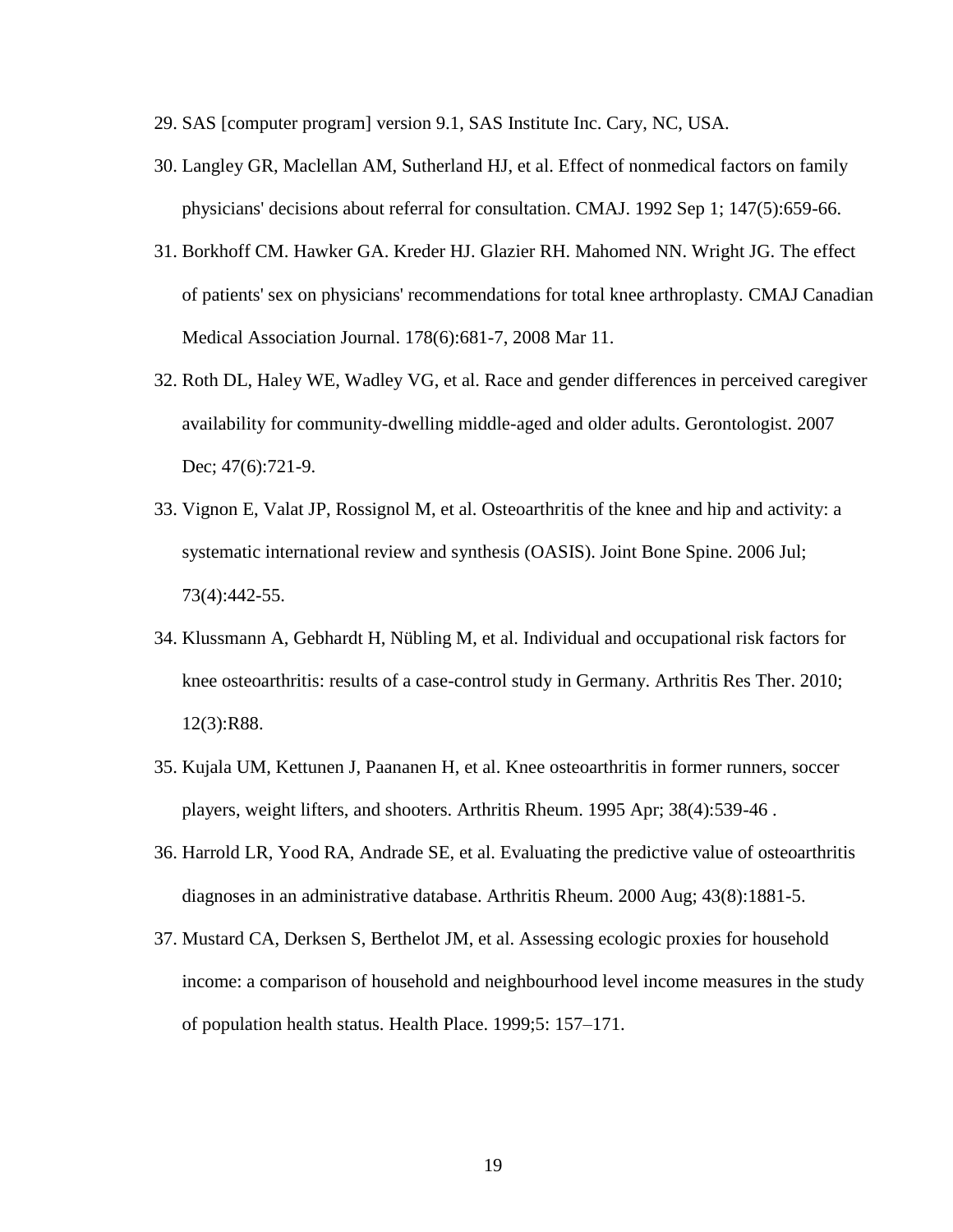- 38. Mahomed NN, Barrett J, Katz JN, et al. Epidemiology of total knee replacement in the United States Medicare population. J Bone Joint Surg Am. 2005 Jun;87(6):1222-8.
- 39. Hawker G, Guan J, Judge A, et al. Knee arthroscopy in England and Ontario: patterns of use, changes over time, and relationship to total knee replacement. J Bone Joint Surg Am. 2008 Nov; 90(11):2337-45.
- 40. Steel N, Melzer D, Gardener E, et al. Need for and receipt of hip and knee replacement--a national population survey. Rheumatology (Oxford). 2006 Nov;45(11):1437-41. Epub 2006 Apr 21.
- 41. Pilote L, Joseph L, Bélisle P, et al. Universal health insurance coverage does not eliminate inequities in access to cardiac procedures after acute myocardial infarction. Am Heart J. 2003 Dec;146(6):1030-7.
- 42. Thamer M, Henderson SC, Ray NF, et al. Unequal access to cadaveric kidney transplantation in California based on insurance status. Health Serv Res. 1999 Oct;34(4):879-900.
- 43. Zell JA, Cinar P, Mobasher M, et al. Anton-Culver H. Survival for patients with invasive cutaneous melanoma among ethnic groups: the effects of socioeconomic status and treatment. J Clin Oncol. 2008 Jan 1;26(1):66-75.
- 44. Bennett KM, Scarborough JE, Pappas TN, et al. Patient socioeconomic status is an independent predictor of operative mortality. Ann Surg. 2010 Sep; 252(3):552-8.
- 45. Kondo N, Sembajwe G, Kawachi I, et al. Income inequality, mortality, and self rated health: meta-analysis of multilevel studies. BMJ. 2009 Nov 10;339:b4471.
- 46. Subramanian SV, Kawachi I. Income inequality and health: what have we learned so far? Epidemiol Rev. 2004;26:78-91.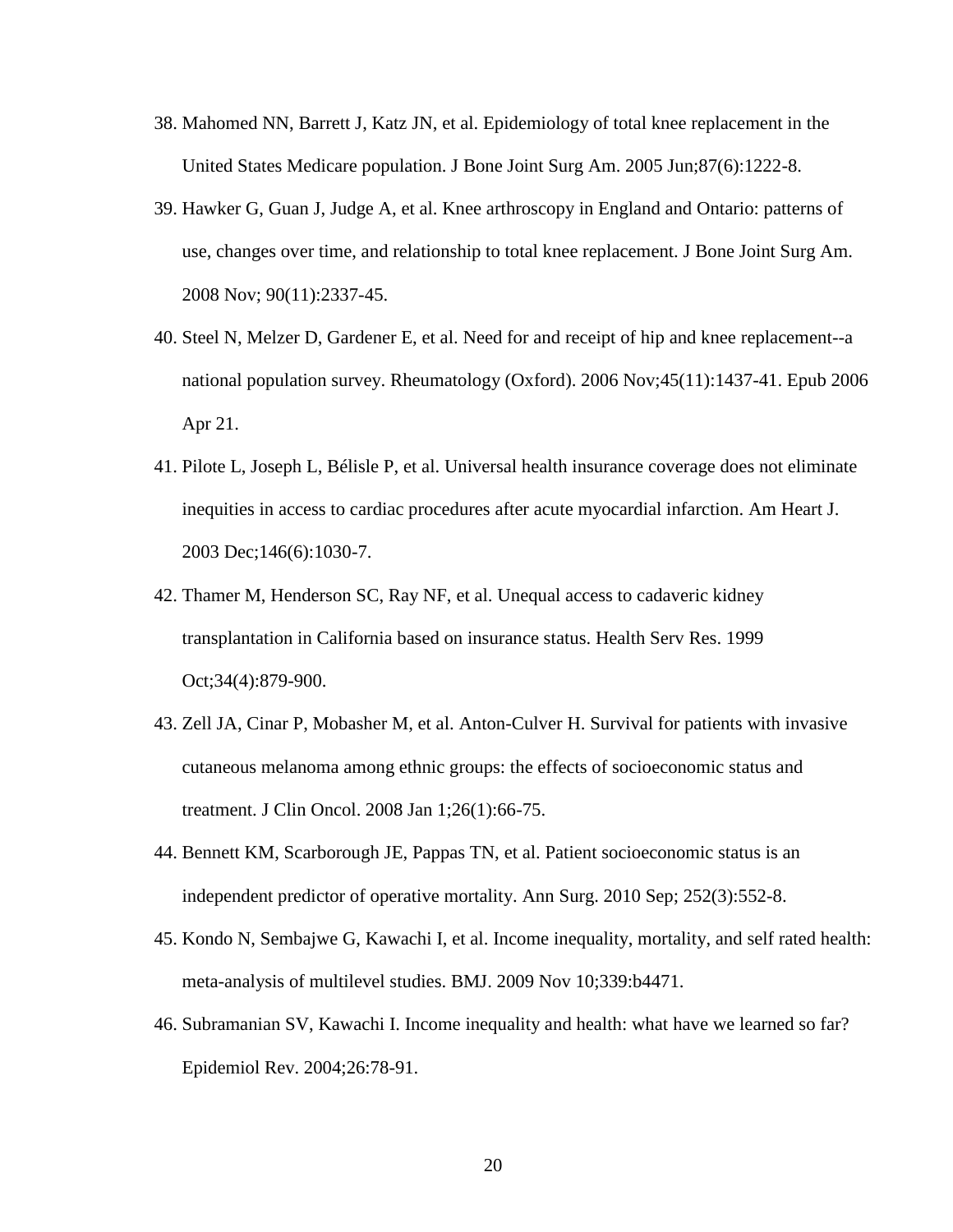- 47. Singh SM, Paszat LF, Li C, et al. Association of socioeconomic status and receipt of colorectal cancer investigations: a population-based retrospective cohort study. 2004 Aug 31;171(5):461-5.
- 48. Bratu I, Martens PJ, Leslie WD, et al. Pediatric appendicitis rupture rate: disparities despite universal health care. 2008 Nov;43(11):1964-9.
- 49. Barnsley GP, Sigurdson L, Kirkland S. Barriers to breast reconstruction after mastectomy in Nova Scotia. Can J Surg. 2008 Dec; 51(6):447-52.
- 50. Csikesz NG, Singla A, Simons JP, et al. The impact of socioeconomic status on presentation and treatment of diverticular disease. J Gastrointest Surg. 2009 Nov;13(11):1993-2001; discussion 2001-2.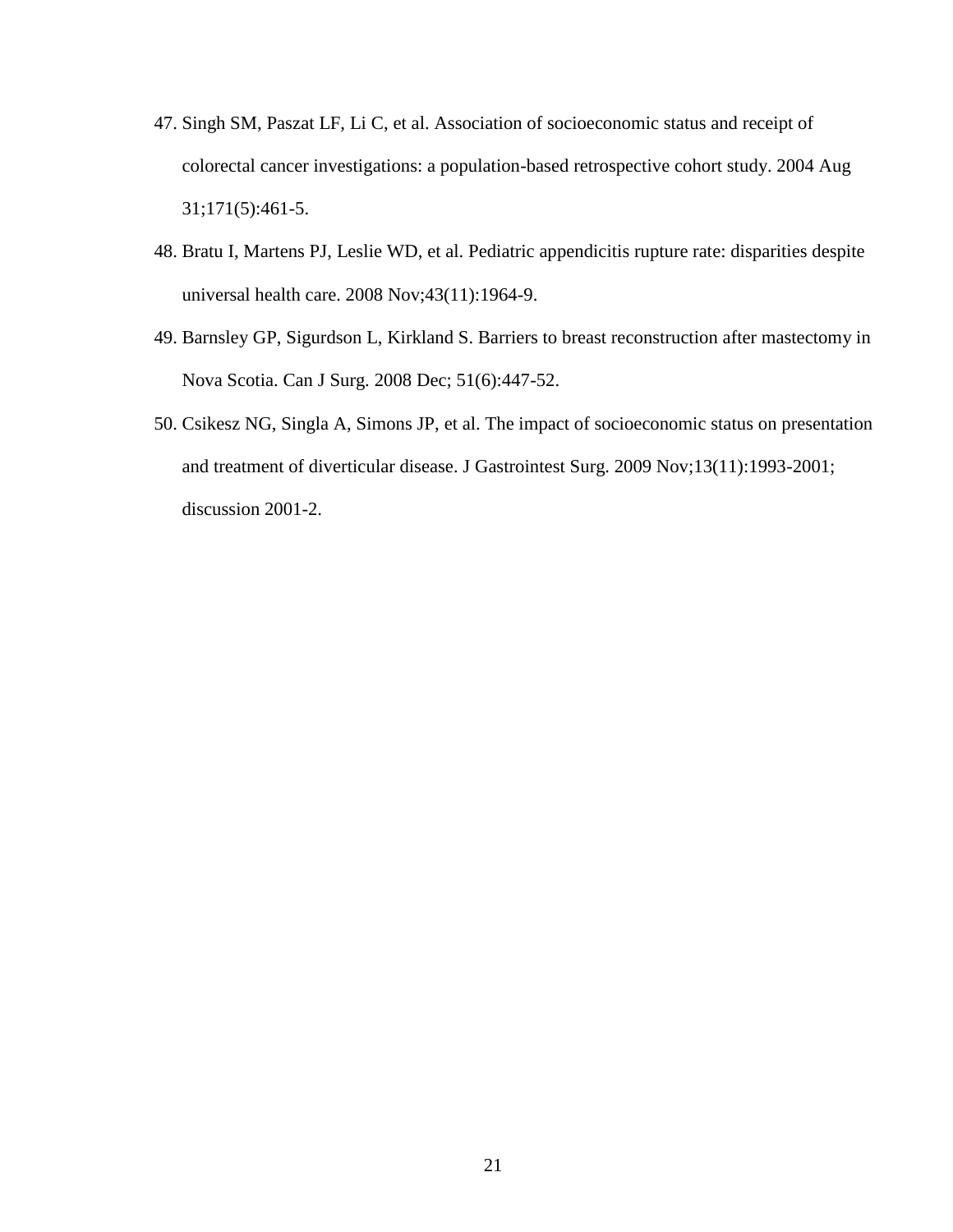| Characteristics            | New OA diagnosis by    | First orthopedic surgeon | First total joint        |
|----------------------------|------------------------|--------------------------|--------------------------|
|                            | non orthopedic surgeon | visit $(n=7,475)$        | arthroplasty $(n=2,814)$ |
|                            | $(n=34,420)$           |                          |                          |
| Women $n$ $(\%)$           | 20,850(61)             | 4,198(56)                | 1,627(57.8)              |
| Mean age $(\pm SD)$ years  | 61.6 $(\pm 14.8)$      | 63 ( $\pm$ 12.9)         | 66 $(\pm 10.6)$          |
| Socioeconomic Status       |                        |                          |                          |
| (SES)                      |                        |                          |                          |
| SES quintile 1             | 24                     | 21                       | 19                       |
| SES quintile 2             | 20.5                   | 19                       | 18                       |
| SES quintile 3             | 19                     | 20                       | 20                       |
| SES quintile 4             | 18.5                   | 20                       | 21                       |
| SES quintile 5             | 18                     | 20                       | 22                       |
| Age                        |                        |                          |                          |
| 20-39                      | 8.4                    | 5                        | 1.7                      |
| 40-49                      | 13.3                   | 10.8                     | 5.5                      |
| 50-59                      | 21.0                   | 22                       | 15.7                     |
| 60-69                      | 23.7                   | 28.2                     | 34.3                     |
| 70-79                      | 22.7                   | 26                       | 34.1                     |
| $80+$                      | 10.9                   | 8.5                      | 8.7                      |
| <b>Diabetes</b>            | 11                     | 10                       | 10                       |
| Hypertension               | 36                     | 38                       | 43                       |
| Ischemic heart disease     | 23                     | 23                       | 24                       |
| Mean Charlson co-          | 1.63 $(\pm 2.3)$       | $1.60 \ (\pm 2.2)$       | 1.71 $(\pm 2.2)$         |
| morbidity score $(\pm SD)$ |                        |                          |                          |

**Table 1:** Socio-demographic characteristics of incident osteoarthritis patients from April 1996 to March 1998, their first orthopedic surgeons' visit, and their first total joint arthroplasty. The numbers are percentage unless otherwise mentioned.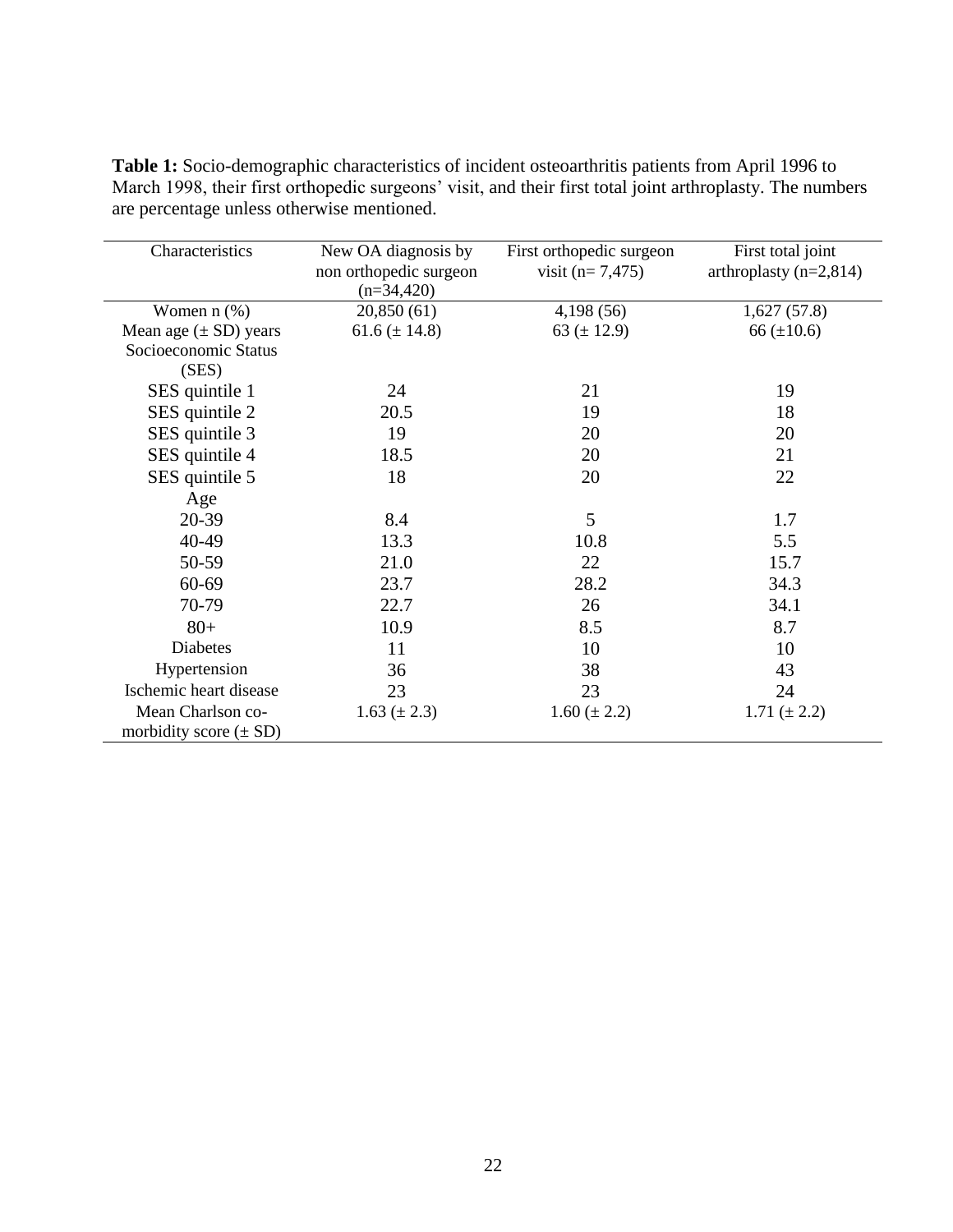| Variable       | Surgical<br>consultation HR<br>(95% CI) | p-value | Total joint arthroplasty<br>HR (95% CI) | p-value       |
|----------------|-----------------------------------------|---------|-----------------------------------------|---------------|
| <b>Sex</b>     |                                         |         |                                         |               |
| Men            | 1.25(1.20, 1.31)                        | < 0.01  | 1.14(1.06, 1.23)                        | ${}_{< 0.01}$ |
| Women          | 1.00 (reference)                        |         | 1.00 (reference)                        |               |
| Socioeconomic  |                                         |         |                                         |               |
| Status (SES)   |                                         |         |                                         |               |
| SES quintile 1 | $1.00$ (reference)                      |         | $1.00$ (reference)                      |               |
| SES quintile 2 | 1.07(0.99, 1.15)                        | 0.07    | 1.09(0.96, 1.22)                        | 0.18          |
| SES quintile 3 | 1.19(1.11, 1.28)                        | < 0.01  | 1.28(1.14, 1.44)                        | < 0.01        |
| SES quintile 4 | 1.26(1.18, 1.35)                        | < 0.01  | 1.37(1.22, 1.54)                        | < 0.01        |
| SES quintile 5 | 1.33(1.24, 1.43)                        | < 0.01  | 1.50(1.34, 1.68)                        | < 0.01        |
| Age            |                                         |         |                                         |               |
| 20-39          | 0.62(0.55, 0.71)                        | < 0.01  | 0.19(0.14, 0.26)                        | < 0.01        |
| 40-49          | 0.88(0.80, 0.98)                        | 0.02    | 0.41(0.33, 0.50)                        | < 0.01        |
| 50-59          | 1.14(1.04, 1.26)                        | < 0.01  | 0.74(0.63, 0.86)                        | < 0.01        |
| $60 - 69$      | 1.36(1.24, 1.49)                        | < 0.01  | 1.48(1.29, 1.70)                        | < 0.01        |
| 70-79          | 1.36(1.24, 1.49)                        | < 0.01  | 1.63(1.42, 1.88)                        | < 0.01        |
| $80+$          | 1.0 (reference)                         |         | 1.0 (reference)                         |               |

**Table 2**: Crude hazard ratios (HR) and confidence intervals for surgical consultations and for total joint arthroplasty among new osteoarthritis patients.

**Table 3**: Adjusted hazard ratios (HR) for surgical consultation and for total joint arthroplasty, stratified analysis by sex.

| Variable       | Surgical consultation HR $(95\% \text{ CI})^*$ |                    | Total joint arthroplasty HR (95% CI)* |                    |
|----------------|------------------------------------------------|--------------------|---------------------------------------|--------------------|
| <b>Sex</b>     | Men                                            | Women              | Men                                   | Women              |
| Socioeconomic  |                                                |                    |                                       |                    |
| Status (SES)   |                                                |                    |                                       |                    |
| SES quintile 1 | $1.00$ (reference)                             | $1.00$ (reference) | $1.00$ (reference)                    | $1.00$ (reference) |
| SES quintile 2 | 1.14(1.02, 1.27)                               | 1.00(0.91, 1.09)   | 1.17(0.97, 1.42)                      | 0.99(0.85, 1.16)   |
| SES quintile 3 | 1.31(1.18, 1.47)                               | 1.07(0.98, 1.18)   | 1.42(1.18, 1.72)                      | 1.11(0.95, 1.29)   |
| SES quintile 4 | 1.38(1.23, 1.53)                               | 1.14(1.04, 1.25)   | 1.50(1.25, 1.81)                      | 1.23(1.05, 1.43)   |
| SES quintile 5 | 1.42(1.27, 1.58)                               | 1.19(1.09, 1.31)   | 1.52(1.26, 1.83)                      | 1.34(1.16, 1.56)   |
| Age            |                                                |                    |                                       |                    |
| 20-39          | 0.75(0.62, 0.92)                               | 0.50(0.41, 0.60)   | 0.15(0.09, 0.24)                      | 0.23(0.15, 0.34)   |
| 40-49          | 1.02(0.86, 1.22)                               | 0.76(0.66, 0.87)   | 0.38(0.28, 0.52)                      | 0.40(0.30, 0.52)   |
| 50-59          | 1.25(1.07, 1.47)                               | 1.04(0.92, 1.18)   | 0.68(0.53, 0.88)                      | 0.73(0.59, 0.90)   |
| $60 - 69$      | 1.41(1.21, 1.64)                               | 1.29(1.16, 1.45)   | 1.29(1.02, 1.62)                      | 1.55(1.29, 1.85)   |
| 70-79          | 1.42(1.22, 1.65)                               | 1.30(1.16, 1.45)   | 1.52(1.21, 1.91)                      | 1.64(1.37, 1.97)   |
| $80 +$         | 1.0 (reference)                                | 1.0 (reference)    | 1.0 (reference)                       | 1.0 (reference)    |